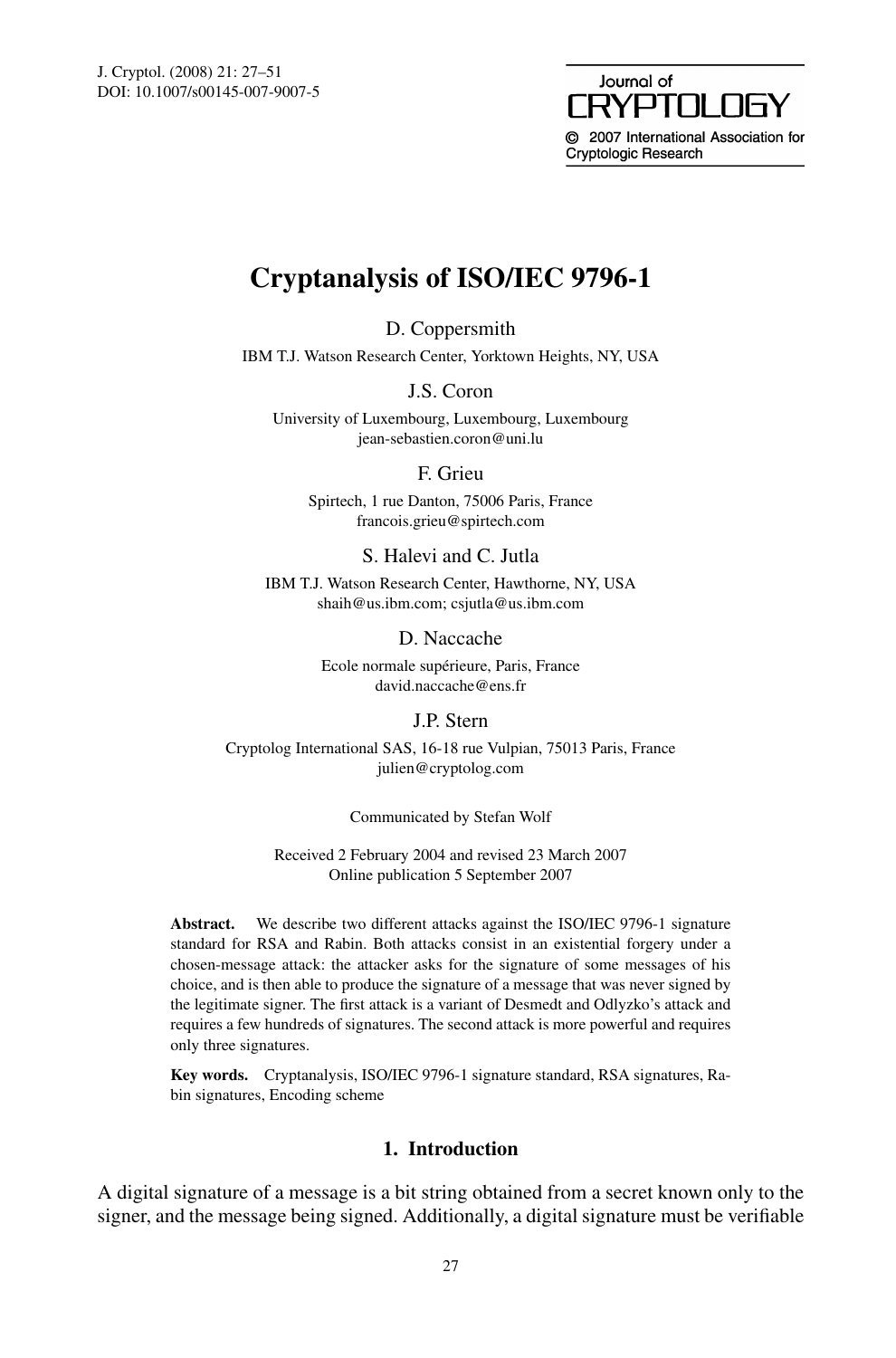by a third party without knowing the signer's secret. To accomplish this, a signature scheme is generally based on a public-key cryptosystem. A private and public key pair is generated by the user, who publishes the public-key while the private-key remains secret. The private key is used to generate a signature of a given message, and the public key is used to verify the signature of a message.

The first realization of digital signatures was based on the RSA cryptosystem, invented in 1977 by Rivest, Shamir and Adleman [[13\]](#page-24-0), which is by now the most widely used public-key cryptosystem. In this scheme, the public key is a composite integer *N* and a public exponent *e*, and the secret key is a private exponent *d* such that  $ed = 1$  mod  $\phi(N)$ . To sign a message *m*, the signer first applies some encoding function  $\mu$  that maps *m* into a number smaller than *N*, and then raises  $\mu(m)$  to the private exponent *d* modulo *N*. The signature is then  $s = \mu(m)^d$  mod *N*. The signature can be verified by checking that  $s^e = \mu(m) \mod N$ , where *e* is the public exponent.

A signature scheme is said to be secure if it is infeasible to produce a valid signature of a message without knowing the private key. This task should remain infeasible even if the attacker can obtain the signature of any message of his choice. This security notion was formalized by Goldwasser, Micali and Rivest in [\[5](#page-24-0)] and is called *existential unforgeability under an adaptive chosen message attack*. It is the strongest security notion for a signature scheme and it is now considered as the standard security notion for signature schemes.

The ISO/IEC 9796-1 standard [\[8](#page-24-0)] was published in 1991 by ISO as the first international standard for digital signatures. It specifies some encoding function  $\mu$  (among other things). For many years, the standard was believed to be secure, as no attack better than factoring the modulus *N* was known; see [[7\]](#page-24-0) for the rationale behind the design of ISO/IEC 9796-1, and [[12\]](#page-24-0) for a survey on RSA-based digital signatures.

In this paper, we describe two different attacks against the ISO/IEC 9796-1 signature standard. Each of the two attacks constitutes existential forgery under a chosen-message attack: the attacker asks for the signature of some messages of his choice, and is then able to produce the signature of a message that was never signed by the owner of the private key. The first attack [[1\]](#page-24-0), designed by Coppersmith, Halevi and Jutla, appeared as a research contribution to P1363. It is a variant of an attack, published at Crypto '99 by Coron, Naccache and Stern [\[2](#page-24-0)], against a slightly modified variant of the ISO/IEC 9796-1 standard. These attacks are a variant of Desmedt and Odlyzko's attack against RSA and require a few hundred signatures. The second attack was published by Grieu at Eurocrypt 2000 [\[6](#page-24-0)] and uses a different technique; it is more powerful as it requires only three signatures. We describe both attacks in this paper because the first attack, albeit less powerful, is more algebraic and easier to understand. Note that after the publication of these attacks, the ISO/IEC 9796-1 standard was withdrawn.

#### **2. RSA and Rabin Signature Schemes**

#### 2.1. *The RSA Signature Scheme*

In this section, we briefly recall the RSA signature scheme, based on the RSA cryptosystem. The user generates two random primes *p* and *q* of approximately the same size, and computes the modulus  $N = p \cdot q$ . He randomly picks an encryption exponent  $e \in \mathbb{Z}_{\phi(N)}^*$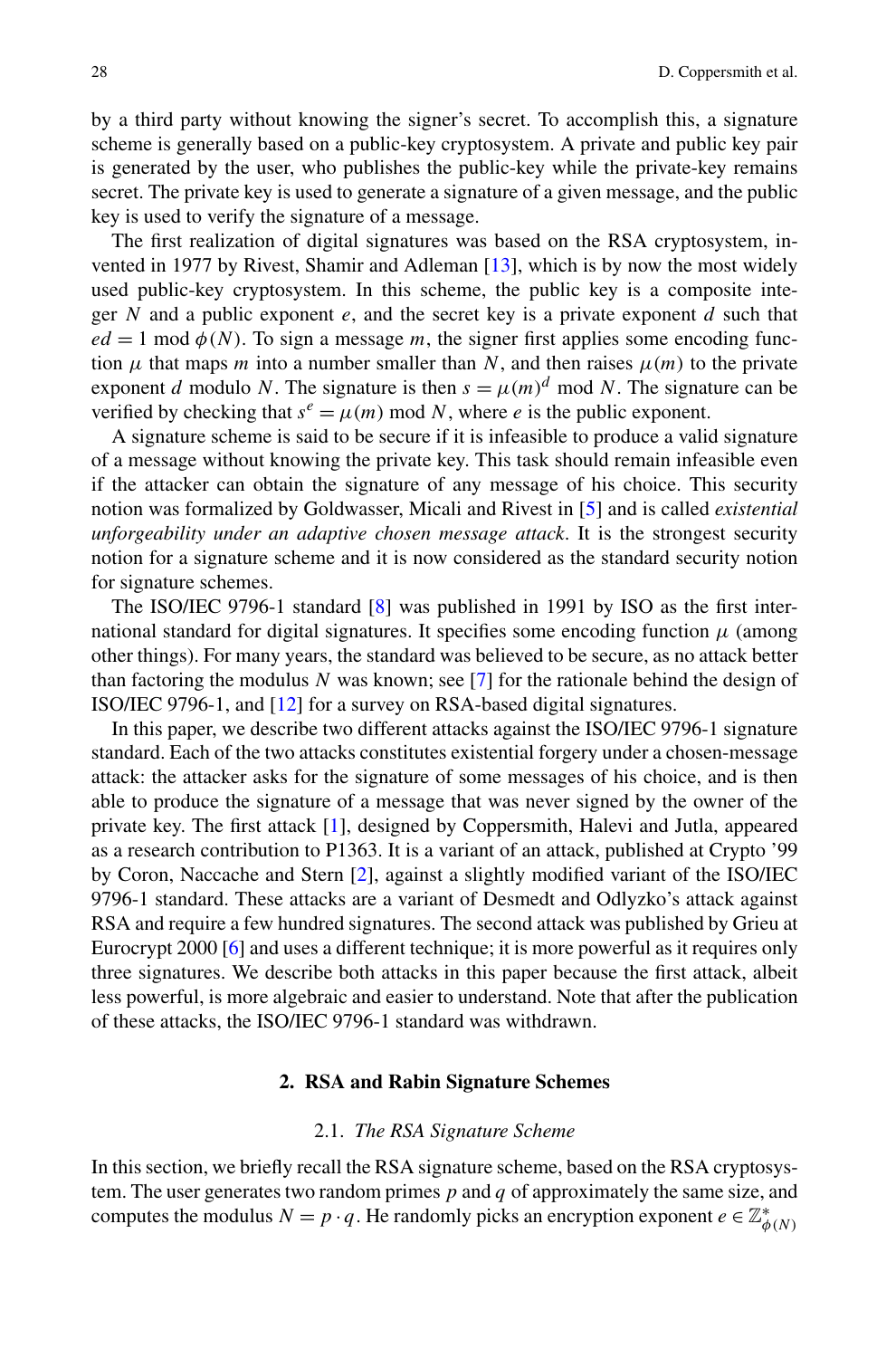and computes the corresponding decryption exponent *d* such that  $e \cdot d = 1 \text{ mod } \phi(N)$ . Alternatively, the user can select a small exponent *e* such as  $e = 3$  or  $e = 2^{16} + 1$ . The public-key is then  $(N, e)$  and the private key is  $(N, d)$ . The RSA signature scheme is specified by an encoding function *μ*, which takes as input a message *m* and returns an integer modulo N, denoted  $\mu(m)$ . Below we sometime call  $\mu(m)$  "the redundant message" (since *μ* would typically add some redundancy). The signature of a message *m* is then

$$
s = \mu(m)^d \bmod N.
$$

The signature is verified by checking that

$$
\mu(m) \stackrel{?}{=} s^e \bmod N.
$$

# 2.2. *The Rabin Signature Scheme*

The Rabin–Williams signature scheme (see  $[11]$  $[11]$ ) is similar to RSA, but it uses a public exponent  $e = 2$ ; it is a variant of the Rabin signature scheme that enables deterministic signing. As for RSA, it uses an encoding function  $\mu(m)$ , but with the additional property that  $\mu(m) = 6 \text{ mod } 16$  for all *m*.

**Key generation:** on input  $1^k$ , generate two  $k/2$ -bit primes p and q such that  $p =$ 3 mod 8 and  $q = 7$  mod 8. The public key is  $N = p \cdot q$  and the private key is  $d = (N - p - q + 5)/8.$ 

**Signature generation:** compute the Jacobi symbol  $J = (\frac{\mu(m)}{N})$ . The signature of *m* is then  $s = \min(\sigma, N - \sigma)$ , where

$$
\sigma = \begin{cases} \mu(m)^d \text{ mod } N & \text{if } J = 1, \\ (\mu(m)/2)^d \text{ mod } N & \text{otherwise.} \end{cases}
$$

**Signature verification:** compute  $\omega = s^2$  mod *N* and check that

$$
\mu(m) \stackrel{?}{=} \begin{cases} \omega & \text{if } \omega = 6 \text{ mod } 8, \\ 2 \cdot \omega & \text{if } \omega = 3 \text{ mod } 8, \\ N - \omega & \text{if } \omega = 7 \text{ mod } 8, \\ 2 \cdot (N - \omega) & \text{if } \omega = 2 \text{ mod } 8. \end{cases}
$$

To prove the signature scheme's soundness, we first recall some known facts about Legendre and Jacobi symbols. The Legendre symbol relative to an odd prime *p* is defined by

> *x p*  $=$  $\int_0^1$  if  $x \neq 0$  mod *p* and *x* is a square modulo *p*, 0 if  $x = 0$  mod  $p$ , −1 otherwise.

**Lemma 1.** *Let*  $p \neq 2$  *be a prime. For any integer x,* 

$$
\left(\frac{x}{p}\right) = x^{\frac{p-1}{2}} \bmod p.
$$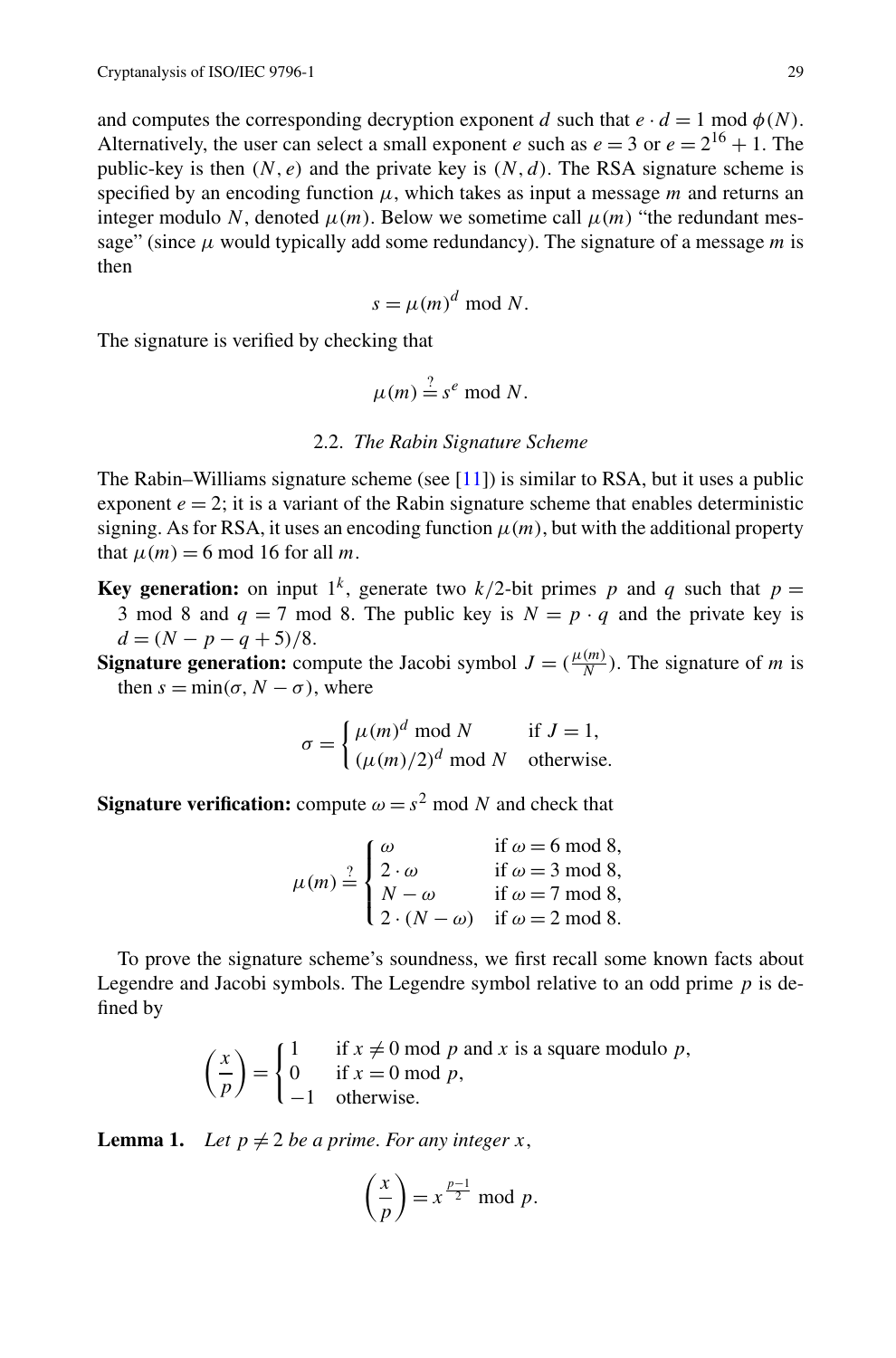<span id="page-3-0"></span>The Jacobi symbol relative to an odd integer  $n = \prod p_i^{e_i}$  is defined from Legendre symbols as follows:

$$
\left(\frac{x}{n}\right) = \prod \left(\frac{x}{p_i}\right)^{e_i}.
$$

The Jacobi symbol can be computed without knowing the factorization of *n*; we refer to [\[15](#page-24-0)] for a detailed study. The following lemma enables to show that signature verification of Rabin–Williams signature scheme works. In particular, the fact that  $(\frac{2}{N}) = -1$ ensures that either  $\mu(m)$  or  $\mu(m)/2$  has Jacobi symbol equal to 1.

**Lemma 2.** *Let N be an RSA-modulus with*  $p = 3 \text{ mod } 8$  *and*  $q = 7 \text{ mod } 8$ *. Then*  $\left(\frac{2}{N}\right) = -1$  *and*  $\left(\frac{-1}{N}\right) = 1$ . Let  $d = (N - p - q + 5)/8$ . Then for any integer *x* such that  $\left(\frac{x}{N}\right) = 1$ , *we have that*  $x^{2d} = x \mod N$  *if x is a square modulo N*, *and*  $x^{2d} = -x \mod N$ *otherwise*.

#### **3. Desmedt and Odlyzko's Attack**

This attack [\[3](#page-24-0)] applies to the RSA and Rabin signature schemes and provides an existential forgery against a chosen-message attack.

- 1. Select a bound *y* and let  $L = (p_1, \ldots, p_\ell)$  be the list of primes smaller than *y*.
- 2. Find at least  $\ell + 1$  messages  $m_i$  such that each  $\mu(m_i)$  is the product of primes in *L*.
- 3. Express one  $\mu(m_i)$  as a multiplicative combination of the other  $\mu(m_i)$ , by solving a linear system given by the exponent vectors of the  $\mu(m_i)$  with respect to the primes in *L*.
- 4. Ask for the signature of the  $m_i$  for  $i \neq j$  and forge the signature of  $m_j$ .

The attack complexity depends on the length of *L* and on the difficulty of finding at step 2 enough  $\mu(m_i)$  which are the product of primes in L. Generally, the attack applies only if  $\mu(m)$  is small; otherwise, the probability that  $\mu(m)$  is the product of small primes only is too small.

# 3.1. *The Desmedt and Odlyzko Attack for RSA with Prime e*

In the following, we describe the attack in more detail. First, we focus on RSA, that is we have  $gcd(e, \phi(N)) = 1$ , and assume that *e* is a prime integer. We let  $\tau$  be the number of messages  $m_i$  obtained at step 2. We say that an integer is  $B$ -smooth if all its prime factors are smaller than *B*. The integers  $\mu(m_i)$  obtained at step 2 are therefore *y*-smooth and we can write for all messages  $m_i$ ,  $1 \le i \le \tau$ :

$$
\mu(m_i) = \prod_{j=1}^{\ell} p_j^{v_{i,j}}.
$$
\n(1)

Step 3 works as follows. To each  $\mu(m_i)$  we associate the  $\ell$ -dimensional vector of the exponents modulo *e*:

$$
V_i = (v_{i,1} \bmod e, \ldots, v_{i,\ell} \bmod e).
$$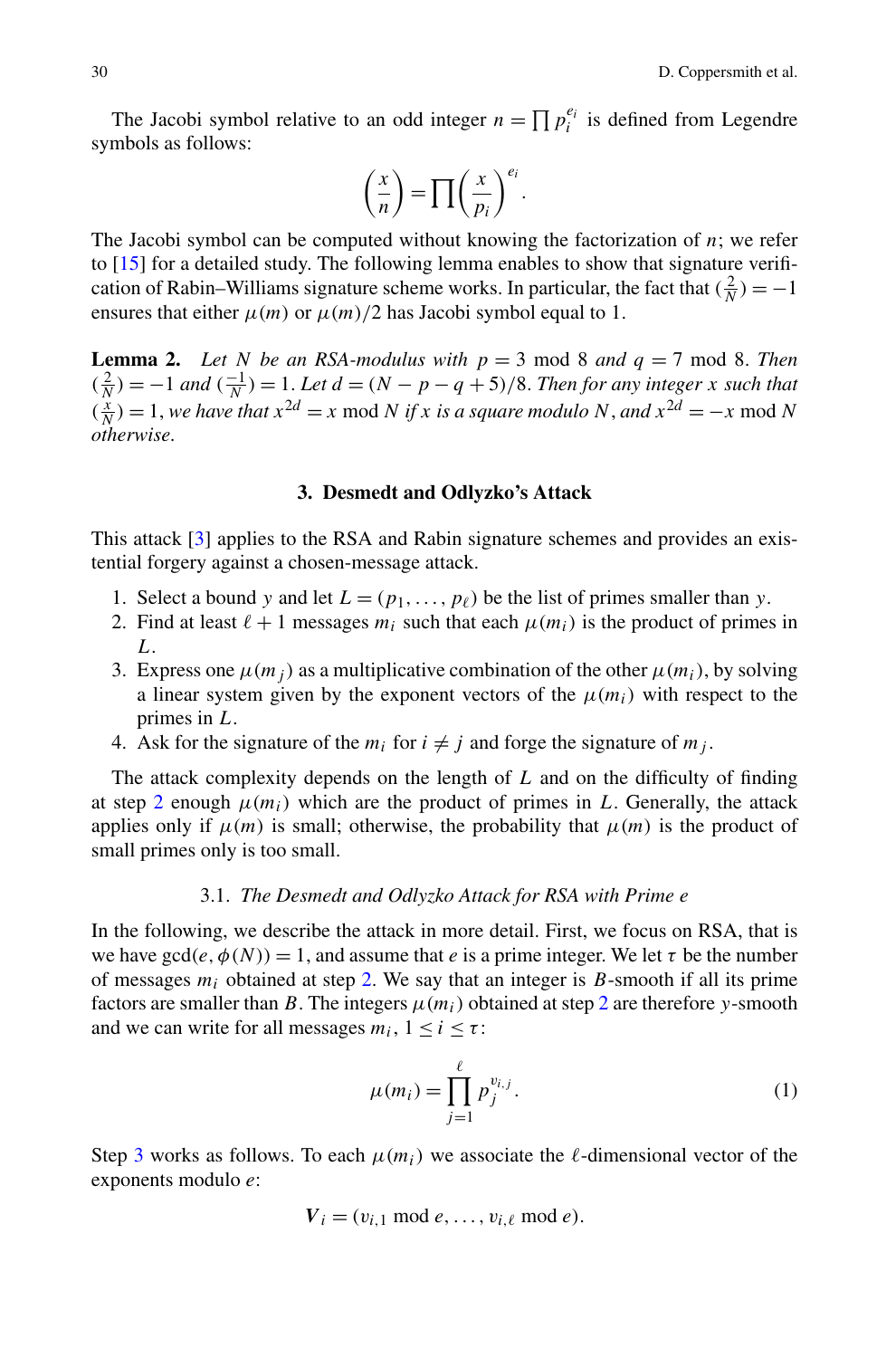<span id="page-4-0"></span>Since  $e$  is assumed to be prime, the set of all  $\ell$ -dimensional vectors modulo  $e$  form a linear space of dimension  $\ell$ . Therefore, if  $\tau > \ell + 1$ , one can express one vector, say  $V_t$ , as a linear combination of the others modulo  $e$ , using Gaussian elimination, which gives for all  $1 \leq j \leq \ell$ :

$$
v_{\tau,j} = \gamma_j \cdot e + \sum_{i=1}^{\tau-1} \beta_i \cdot v_{i,j}
$$

for some  $\gamma_1, \ldots, \gamma_\ell \in \mathbb{Z}$ . Then using [\(1](#page-3-0)), one obtains

$$
\mu(m_{\tau}) = \prod_{j=1}^{\ell} p_j^{v_{\tau,j}} = \prod_{j=1}^{\ell} p_j^{v_j \cdot e + \sum_{i=1}^{\tau-1} \beta_i \cdot v_{i,j}} = \left( \prod_{j=1}^{\ell} p_j^{v_j} \right)^e \cdot \prod_{j=1}^{\ell} \prod_{i=1}^{\tau-1} p_j^{v_{i,j} \cdot \beta_i}, \quad (2)
$$

$$
\mu(m_{\tau}) = \left(\prod_{j=1}^{\ell} p_j^{\gamma_j}\right)^e \cdot \prod_{i=1}^{\tau-1} \left(\prod_{j=1}^{\ell} p_j^{v_{i,j}}\right)^{\beta_i} = \delta^e \cdot \prod_{i=1}^{\tau-1} \mu(m_i)^{\beta_i} \tag{3}
$$

where we denote

$$
\delta = \prod_{j=1}^{\ell} p_j^{\gamma_j}.
$$
\n(4)

Therefore, we obtain that  $\mu(m_{\tau})$  can be written as a multiplicative combination of the other  $\mu(m_i)$ . Then, at step [4,](#page-3-0) the attacker will ask for the signature of the  $\tau - 1$  first messages  $m_i$  and forge the signature of  $m_\tau$  using

$$
\mu(m_{\tau})^d = \delta \cdot \prod_{i=1}^{\tau-1} (\mu(m_i)^d)^{\beta_i} \text{ mod } N. \tag{5}
$$

The attack's complexity depends on  $\ell$  and on the probability that the integers  $\mu(m_i)$  are *y*-smooth. We define  $\psi(x, y) = \#\{v \leq x, \text{ such that } v \text{ is } y\text{-smooth}\}.$  It is known [\[4](#page-24-0)] that, for large *x*, the ratio  $\psi(x, \sqrt[t]{x})/x$  is equivalent to Dickman's function defined by

$$
\rho(t) = \begin{cases} 1 & \text{if } 0 \le t \le 1, \\ \rho(n) - \int_n^t \frac{\rho(v-1)}{v} dv & \text{if } n \le t \le n+1. \end{cases}
$$

 $\rho(t)$  is thus an approximation of the probability that a *u*-bit number is  $2^{u/t}$ -smooth. Table 1 gives the numerical value of  $\rho(t)$  (on a logarithmic scale) for  $1 \le t \le 10$ .

In the following, we provide an asymptotic analysis of the algorithm's complexity, based on the assumption that the integers  $\mu(m)$  are uniformly distributed between zero

**Table 1.** The value of Dickman's function.

| t 1 2 3 4 5 6 7 8 9 10                                                |  |  |  |  |  |
|-----------------------------------------------------------------------|--|--|--|--|--|
| $\log_2 \rho(t)$ 0 -1.7 -4.4 -7.7 -11.5 -15.6 -20.1 -24.9 -29.9 -35.1 |  |  |  |  |  |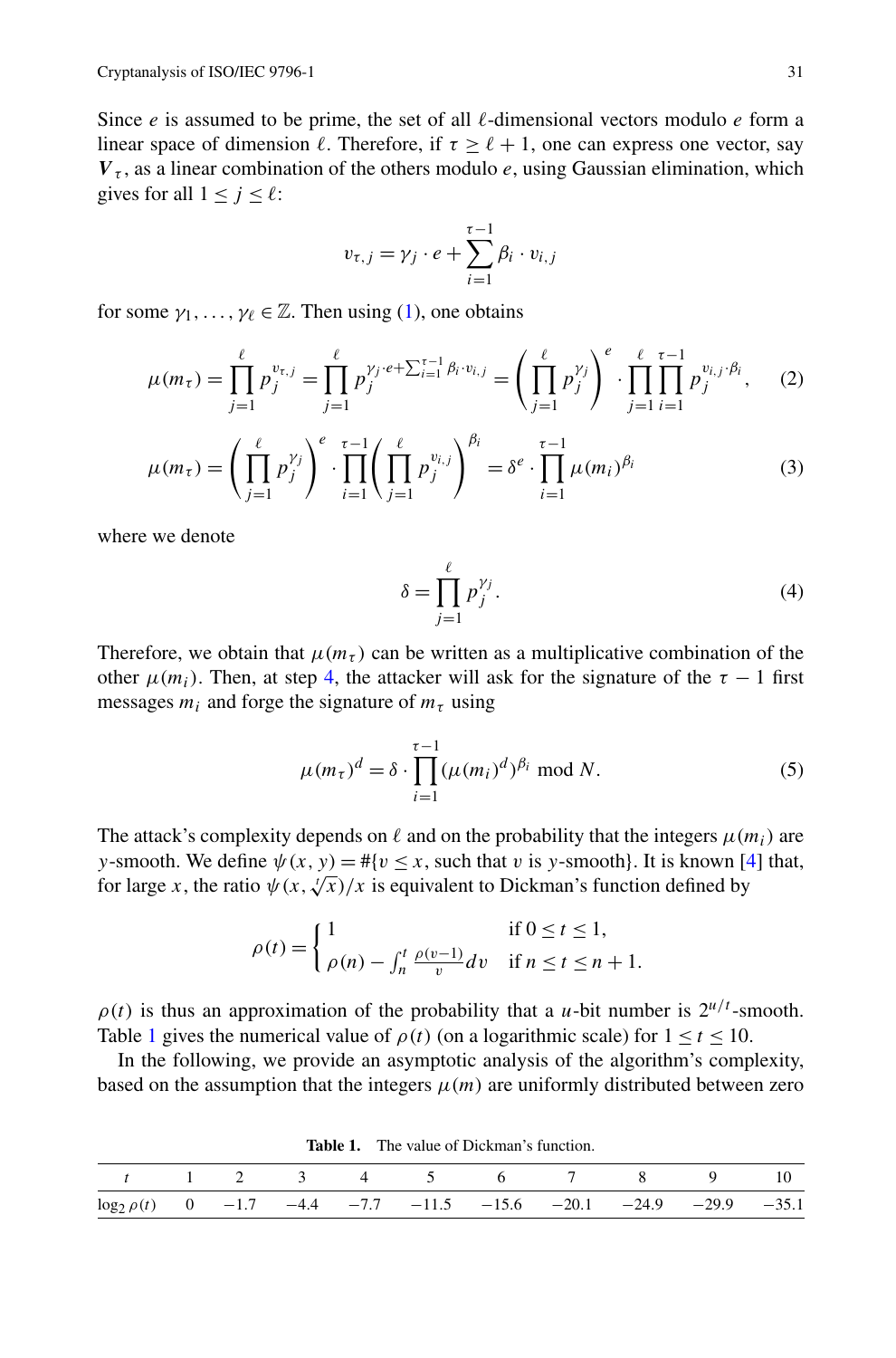and some given bound  $x$ . Letting  $\beta$  be a constant and letting

$$
y = L_x[\beta] = \exp(\beta \cdot \sqrt{\log x \log \log x})
$$

one obtains  $[4]$  $[4]$  that, for large *x*, the probability that an integer uniformly distributed between one and *x* is  $L_x[\beta]$ -smooth is

$$
\frac{\psi(x, y)}{x} = L_x \left[ -\frac{1}{2\beta} + o(1) \right].
$$

Therefore, we have to generate on average  $L_x[1/(2\beta) + o(1)]$  integers  $\mu(m)$  before we can find one which is *y*-smooth.

Using the ECM factorization algorithm  $[10]$  $[10]$ , a prime factor  $p$  of an integer  $n$  can be found in time  $L_p[\sqrt{2} + o(1)]$ . A *y*-smooth integer can thus be factored in time  $L_y[\sqrt{2} + o(1)] = L_x[o(1)]$ . The complexity of finding a random integer in [0*, x*] which is *y*-smooth using the ECM is thus  $L_x[1/(2\beta) + o(1)]$ . Moreover, the number  $\tau$  of integers which are necessary to find a vector which is a linear combination of the others is  $\ell + 1 \leq y$ . Therefore, one must solve a system with  $r = L_x[\beta + o(1)]$  equations in  $r = L_x[\beta + o(1)]$  unknowns. Using Lanzos' iterative algorithm [\[9](#page-24-0)], the time required to solve such system is  $O(r^2)$  and the space required is roughly  $O(r)$ .

To summarize, the time required to obtain the  $L_x[\beta + o(1)]$  equations is asymptotically  $L_x[\beta + 1/(2\beta) + o(1)]$  and the system is solved in time  $L_x[2\beta + o(1)]$ . The total cally  $L_x$ [ $p + 1/(2p) + o(1)$ ] and the system is solved in time  $L_x$ [ $2p + o(1)$ ] and the system is solved in time complexity

$$
L_x[\sqrt{2} + o(1)]
$$

and space complexity

$$
L_x \bigg[ \frac{\sqrt{2}}{2} + o(1) \bigg].
$$

This complexity is sub-exponential in the size of the integers  $\mu(m)$ . Therefore, without any modification, the attack will be practical only if  $\mu(m)$  is small. In particular, when  $\mu(m)$  is about the same size as the modulus *N*, the complexity of the attack is no better than factoring *N*.

#### 3.2. *Extension to any Exponent*  $\geq$  3

When *e* is prime, the set of  $\ell$ -dimensional vectors modulo *e* is a  $\ell$ -dimensional linear space;  $\tau = \ell + 1$  vectors are consequently sufficient to guarantee that (at least) one of the vectors can be expressed as a linear combination of the others.

If we assume that *e* is the *r*-th power of a prime *p*, then  $\tau = \ell + 1$  are again sufficient to ensure that (at least) one vector can be expressed as a linear combination of the others. Using the *p*-adic expansion of the vector coefficients and Gaussian elimination on  $\ell + 1$ vectors, one can write one of the vectors as a linear combination of the others.

Finally, in the general case, writing  $e = \prod_{i=1}^{\omega} p_i^{r_i}$ , then  $\tau = 1 + \omega \cdot \ell$  vectors are sufficient to guarantee that (at least) one vector is a linear combination of the others. Namely, for each of the  $p_i^{r_i}$ , using the previous argument one can find a set  $T_i$  of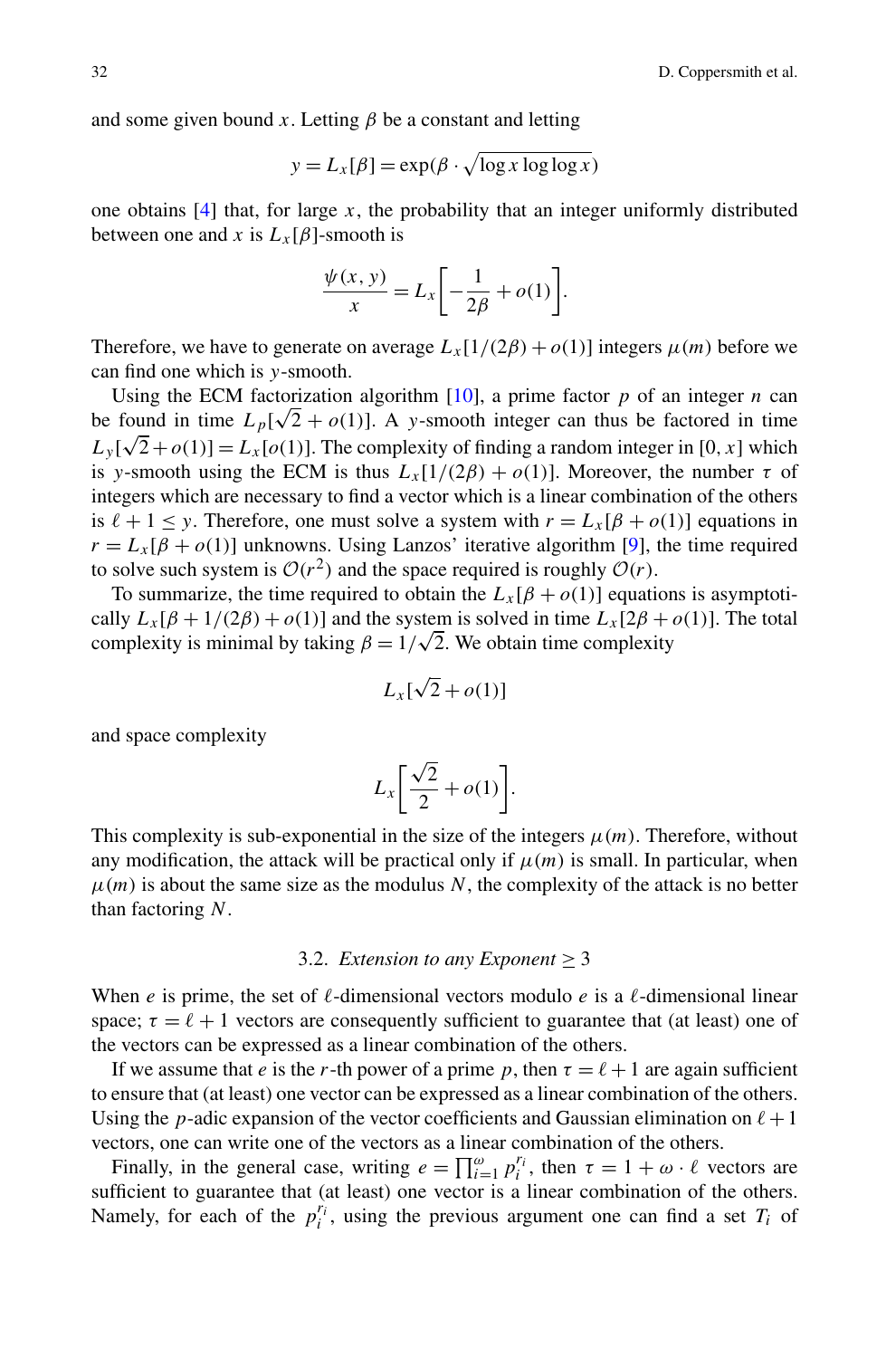<span id="page-6-0"></span> $(\omega - 1)\ell + 1$  vectors, each of which can be expressed by Gaussian elimination as a linear combination of  $\ell$  other vectors. Intersecting the  $T_i$  and using Chinese remaindering, one gets that (at least) one vector must be a linear combination of the others modulo *e*. We obtain the same asymptotic complexity as previously.

# 3.3. *Extension to Rabin–Williams Signatures*

Previously, we assumed that *e* is invertible modulo  $\phi(n)$ . This is no longer the case for Rabin–Williams signatures, where  $e = 2$ . We modify the attack as follows:

For each message  $m_i$  at step [2,](#page-3-0) we replace  $\mu(m_i)$  by  $\mu(m_i)/2$  if  $(\frac{\mu(m_i)}{N}) = -1$ . The attack continues without modification until ([3\)](#page-4-0), which gives

$$
\mu(m_{\tau})^d = \delta^{2d} \cdot \prod_{i=1}^{\tau-1} (\mu(m_i)^d)^{\beta_i} \text{ mod } N. \tag{6}
$$

We distinguish two cases: if the integer  $\delta$  given by ([4\)](#page-4-0) is such that  $(\frac{\delta}{N}) = 1$ , then using Lemma [2](#page-3-0) we obtain that  $\delta^{2d} = \pm \delta \text{ mod } N$ , which gives

$$
\mu(m_{\tau})^d = \pm \delta \cdot \prod_{i=1}^{\tau-1} (\mu(m_i)^d)^{\beta_i} \text{ mod } N
$$

instead of ([5\)](#page-4-0). This shows that, as previously, one can forge the signature of  $m<sub>\tau</sub>$  using the signatures of  $m_1, \ldots, m_{\tau-1}$ .

Otherwise, if  $(\frac{\delta}{N}) = -1$ , then we see from (6) that we can compute from the signatures of the  $\tau$  messages  $m_1, \ldots, m_{\tau}$  the integer

$$
u = \delta^{2d} \bmod N.
$$

From Lemma [2](#page-3-0) we have that  $u^2 = \delta^2$  mod *N*, which gives  $(u - \delta)(u + \delta) = 0$  mod *N*. Since *u* is a square, we have that  $(\frac{u}{N}) = 1$ ; then since  $(\frac{-1}{N}) = 1$ , we cannot have  $\delta =$  $\pm u$  mod *N*. Therefore, gcd $(u \pm \delta, N)$  must disclose the factorization of *N*.

# 3.4. *Practical Experiments*

We have implemented the previous attack, using Shoup's NTL library [[14\]](#page-24-0). Instead of computing  $\mu(m_i)$  for some particular function  $\mu$ , we have generated a sequence of random integers  $x_i$  uniformly distributed between zero and  $x = 2^a$ , for various integers *a*. Our goal was to express one  $x_i$  as a multiplicative combination of the others modulo some given RSA-modulus *N*, using the previous attack.

Let  $\ell$  be, as before, the number of primes in the list *L*, and let  $p_{\ell}$  be the  $\ell$ -th prime. We have that  $p_\ell \simeq \ell \log \ell$ . Then, the probability that a random  $x_i$  is  $p_\ell$ -smooth can be approximated by

$$
\alpha = \rho \bigg( \frac{a \log 2}{\log(\ell \log \ell)} \bigg). \tag{7}
$$

We have to generate on the average  $1/\alpha$  integers  $x_i$  in order to find one that is  $p_\ell$ smooth, and we need  $\ell + 1$  such  $p_{\ell}$ -smooth integers. Therefore, we need to generate on the average  $\ell/\alpha$  integers  $x_i$ .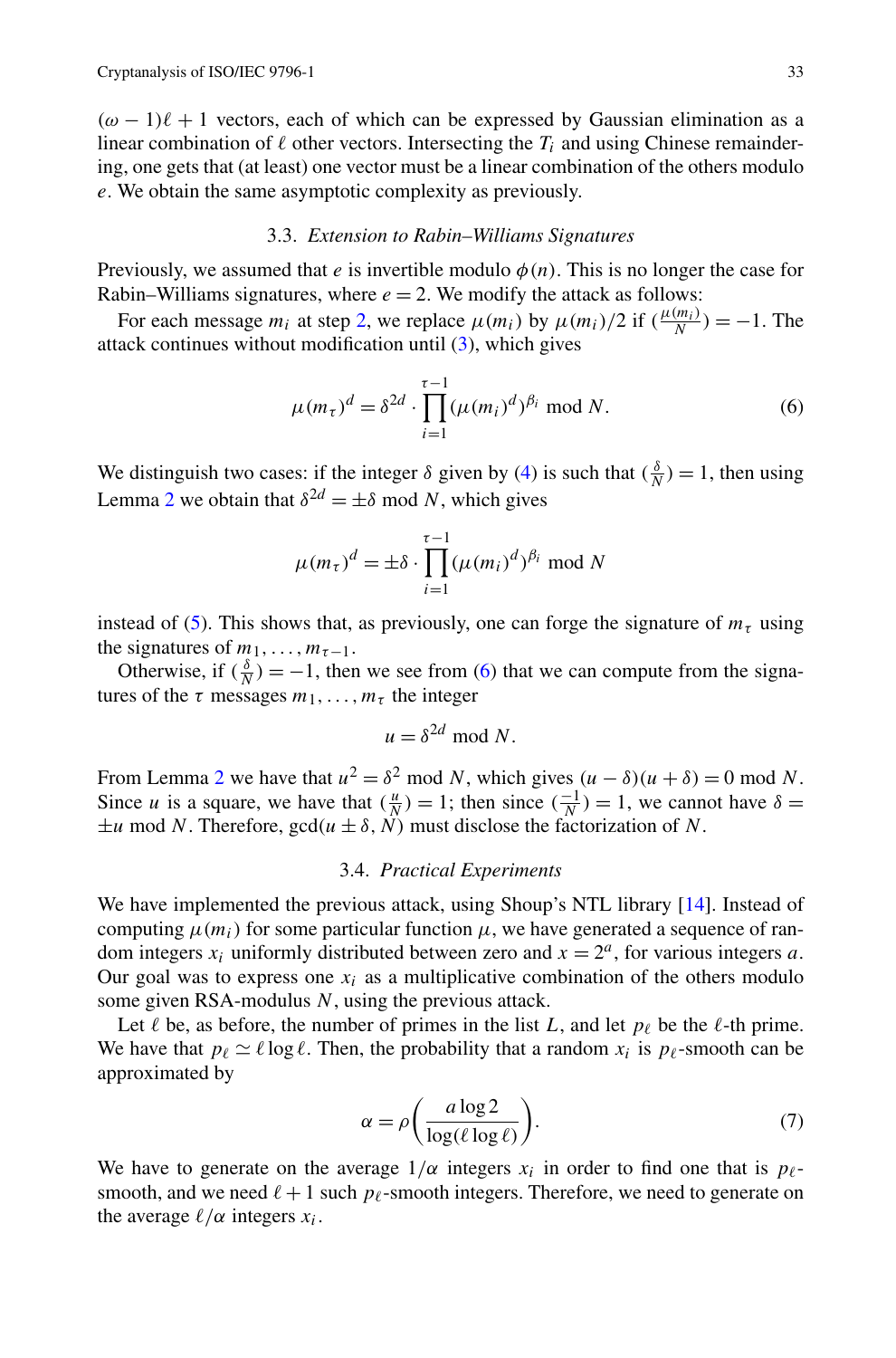| Size     |       |                 |    |                  | # primes $\ell$ Running time $\log_2$ number of $x_i$ Estimated time Estimated $\log_2$ number of $x_i$ |
|----------|-------|-----------------|----|------------------|---------------------------------------------------------------------------------------------------------|
| 48 bits  | 250   | 8 <sub>s</sub>  |    | 14 s             | 18                                                                                                      |
| 64 bits  | 700   | $9 \text{ min}$ | 21 | $15 \text{ min}$ | 22                                                                                                      |
| 80 bits  | 2000  | 5 hours         | 25 | 11 hours         | 25                                                                                                      |
| 96 bits  | 5000  |                 |    | 14 days          | 29                                                                                                      |
| 128 bits | 20000 |                 |    | 22 years         | 35                                                                                                      |

<span id="page-7-0"></span>**Table 2.** Running time, observed (on a 733 MHz PC) and estimated, for various sizes of  $x_i$ , with the log<sub>2</sub> total number of *xi* to generate in order to find one that is a multiplicative combination of the others.

Using the NTL library, we observed that the time required to perform brute-force division by the first  $\ell$  primes on a given integer  $x_i$  is linear in  $\ell \cdot a$ ; we obtained the following running time  $t_u$  per integer  $x_i$ , on a 733 MHz PC, in seconds units:

$$
t_u(a,\ell) = 5 \cdot 10^{-9} \cdot \ell \cdot a
$$

so that we can estimate the total running time as a function of  $a$  and  $\ell$ , in seconds units:

$$
t(a,\ell) = 5 \cdot 10^{-9} \cdot \frac{a \cdot \ell^2}{\rho \left( \frac{a \log 2}{\log(\ell \log \ell)} \right)}.
$$
 (8)

We chose the number of primes  $\ell$  so as to minimize the total running time. We found that the matrix solving step took a negligible amount of time. The result of practical experiments, and theoretical estimates based on (8) are summarized in Table 2. They show that when the size of the  $x_i$  is less than approximately 80 bits, the attack is feasible, but for larger sizes (more than 128 bits) it quickly becomes impractical. Note however that the attack's first step (finding smooth integers) is fully parallelizable.

#### 3.5. *An Improved Attack*

Let  $M$  be a message subset and let  $X$  be the set of corresponding encodings, that is  $X = \{ \mu(m) \mid m \in \mathcal{M} \}.$  Assume now that *X* can be written as

$$
X = \{u + v \mid u \in U, v \in V\}
$$

for two sets *U* and *V* ; this is trivially done for ISO/IEC 9796-1. Then one can derive a much faster attack, as follows:

**Improved attack for**  $X = U + V$ *Input*: sets  $U$ ,  $V$  and  $X$ ; the set  $L$  of the  $\ell$  first primes. *Output*: a subset *X*<sup> $\prime$ </sup> of *X* such that all elements of *X*<sup> $\prime$ </sup> are *p*<sub> $\ell$ </sub>-smooth.

- 1. Generate a table  $T[x] \leftarrow \log x$  for all  $x \in X$ .
- 2. For each  $p \in L$  do
	- (a) Generate the following partition of *V*, with  $0 \le i < p$ :

$$
V_i = \{v \in V \mid v \bmod p = i\}.
$$

(b) For each  $u \in U$  do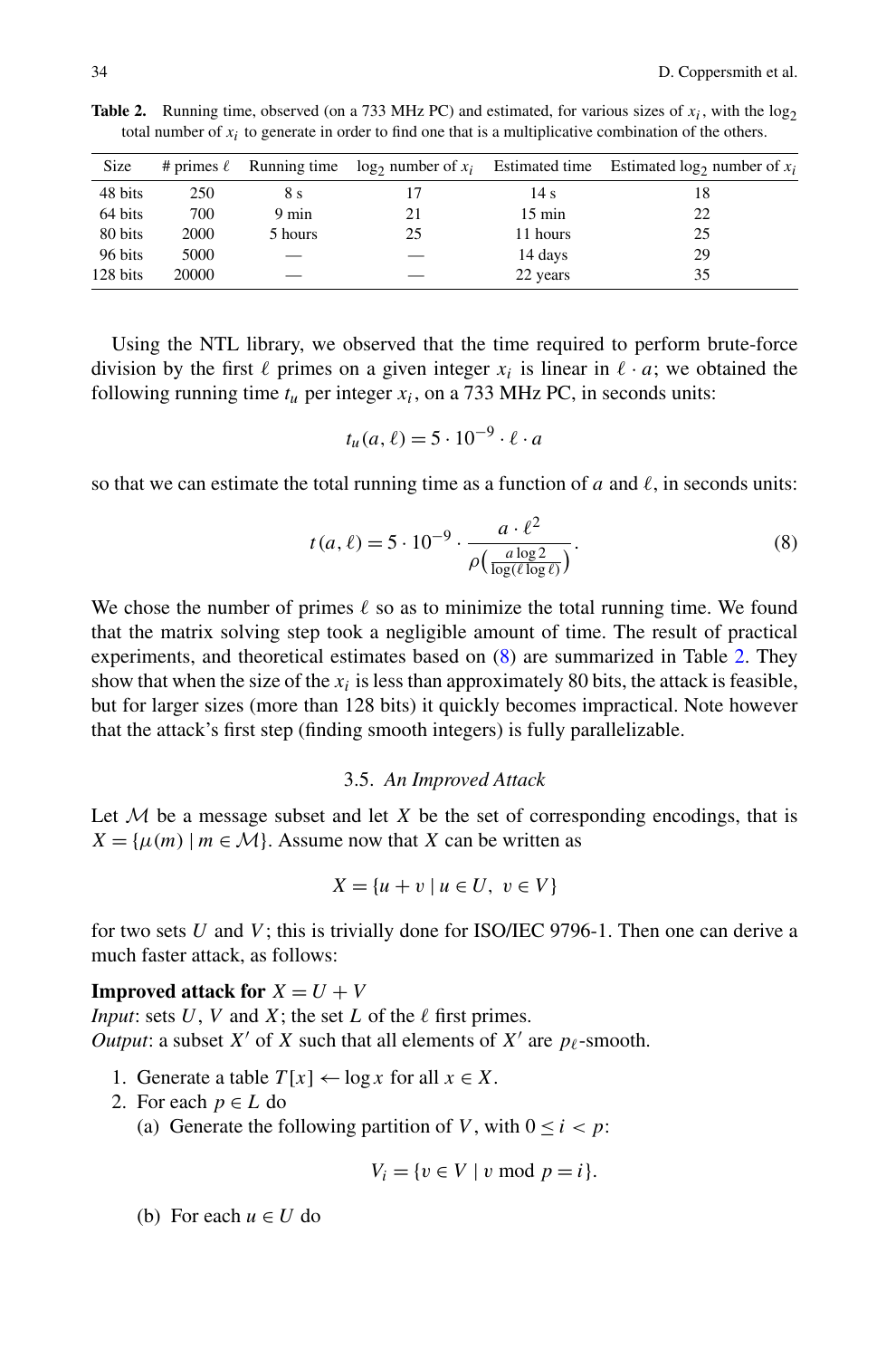- (i) Let  $i = -u \mod p$
- (ii) For each  $v \in V_i$  do
	- (A) Let  $x = u + v$  (at this point,  $x = 0$  mod *p*)
	- (B) Let  $T[x] \leftarrow T[x] \log p$ .
- 3. Let  $\theta$  be some constant threshold (for example,  $\theta = 2$ ). Then for each  $x \in X$  do:
	- (a) If  $T[x] < \theta$ , check that *x* is  $p_\ell$ -smooth; in this case, let  $X' \leftarrow X' \cup \{x\}$ .
- 4. Output  $X'$ .

We provide a heuristic analysis of the algorithm's complexity. Our analysis is heuristic because we assume that for each prime  $p \in L$ , the partition of *V* is balanced, that is

$$
|V_i| \le \eta \cdot \frac{|V|}{p}
$$

for all  $0 \le i \le p$ , for some constant  $\eta > 0$ .

As previously, let denote by *a* the maximum bit-size of the integers in *X*. When generating the partition of *V*, each computation of *v* mod *p* takes  $\mathcal{O}(a \cdot \log l)$  time, so the complexity of step [2](#page-7-0)(a) for a given *p* is  $O(|V| \cdot a \cdot \log \ell)$ . For all *p*, the total complexity is therefore  $\mathcal{O}(\ell \cdot |V| \cdot a \cdot \log \ell)$ .

The complexity of step  $2(b)(ii)$  is  $\mathcal{O}(a)$ . Thanks to our balanced partition assumption, the complexity of step  $2(b)(ii)$  for a given p is therefore  $O(a \cdot |V|/p)$ . Using

$$
\sum_{i=1}^{\ell} \frac{1}{p_{\ell}} \le \sum_{i=1}^{\ell} \frac{1}{\ell} = \mathcal{O}(\log \ell)
$$

we obtain that for all  $p \in L$  and all  $u \in U$ , the total complexity of step 2(b)(ii) is  $\mathcal{O}(|U|)$ .  $a \cdot |V| \cdot \log \ell$ . Similarly, the total complexity of step 2(b)(i) for all  $u \in V$  and  $p \in L$  is  $O(|U| \cdot \ell \cdot a \cdot \log \ell)$ . Therefore, the algorithm's total complexity is

$$
\mathcal{O}(a \cdot \log \ell \cdot (|X| + \ell \cdot (|U| + |V|))).
$$

Taking  $|U| = |V| = \sqrt{|X|}$  and assuming that  $\ell = \mathcal{O}(\sqrt{|X|})$ , we obtain a complexity of

$$
\mathcal{O}(a \cdot |X| \cdot \log \ell).
$$

As in the first attack, we need to generate on average  $\ell/\alpha$  integers  $x_i$ , so we must take  $|X| = \ell/\alpha$ , where  $\alpha$  is given by ([7\)](#page-6-0). The attack's complexity is therefore

$$
t'(a,\ell) = \frac{a \cdot \ell \cdot \log \ell}{\rho \left( \frac{a \log 2}{\log(\ell \log \ell)} \right)} \cdot \mathcal{O}(1).
$$

Note that compared to the previous attack, the  $\ell^2$  factor has been replaced by  $\ell \cdot \log \ell$ ; however the attack is memory bound as it requires  $O(|X|)$  memory (whereas the previous attack required only negligible memory).

As in the previous attack, we choose the number of primes  $\ell$  so as to minimize the running time. In Table [3](#page-9-0), we summarize the result of practical experiments; we find that the new attack provides a significant improvement: for 96 bits, it takes 8 minutes instead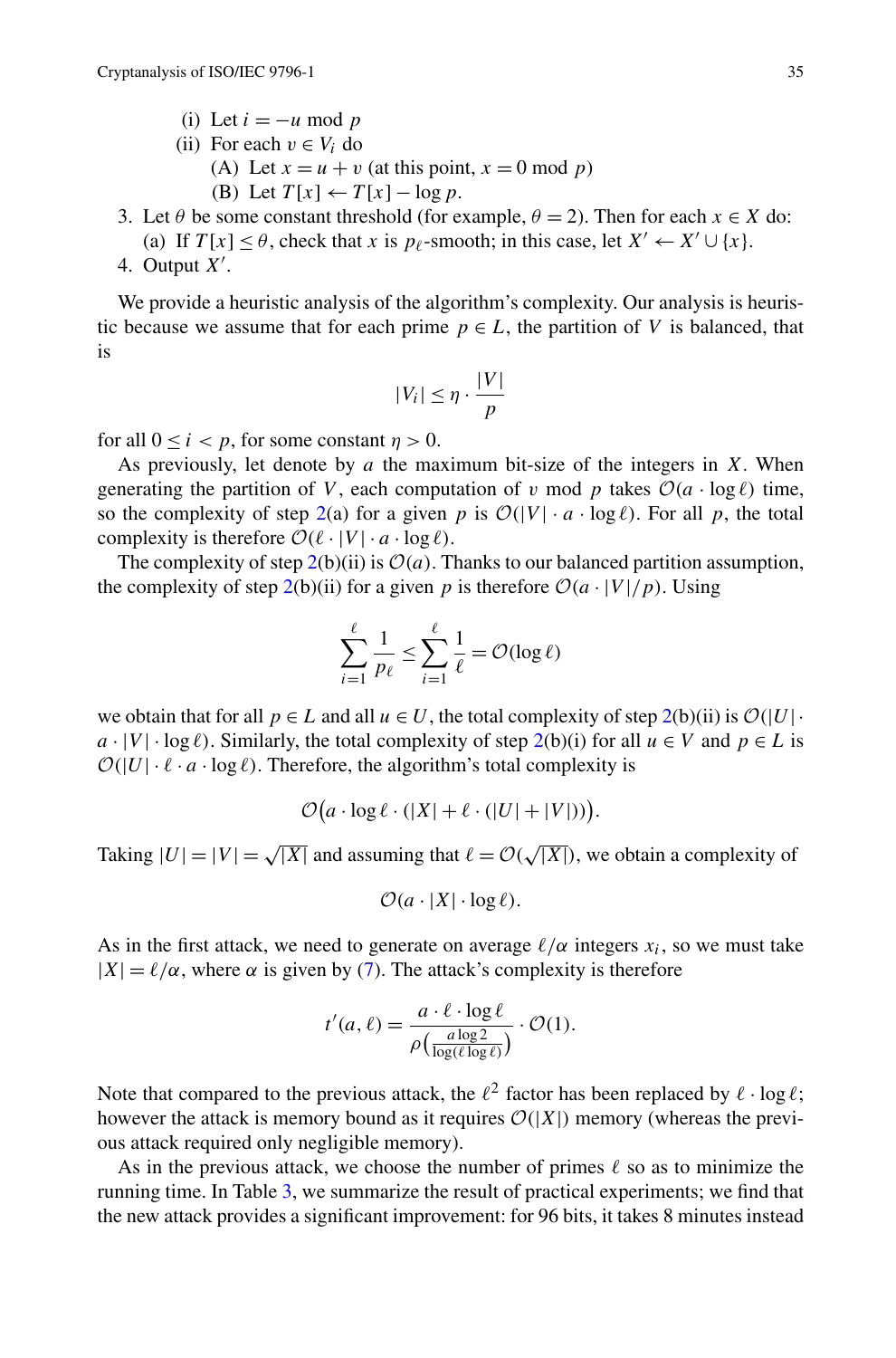| Size     | # primes $\ell$ | Running time | $log_2 X $ | $\log_2$ number of $x_i$ |
|----------|-----------------|--------------|------------|--------------------------|
| 48 bits  | 400             | 0.3 s        |            |                          |
| 64 bits  | 1500            | 4 s          | 21         | 21                       |
| 80 bits  | 5000            | 45 s         | 25         | 25                       |
| 96 bits  | 15000           | 8 min        | 28         | 28                       |
| 128 bits | 120000          | 81 hours     | 28         | 34                       |

<span id="page-9-0"></span>**Table 3.** Running time observed (on a 2 GHz PC) for various sizes of  $x_i$ , with the log<sub>2</sub> total number of  $x_i$ necessary;  $|X|$  is the size of the sieving set.

of an estimated 14 days; for 128 bits, it takes 81 hours instead of an estimated 22 years; note that for 128 bits the number of required  $x_i$  is  $2^{34}$ ; since we could not store an array of  $2^{34}$  elements in memory, we performed repeated sieving with  $|X| = 2^{28}$  only.

#### **4. The ISO/IEC 9796-1 Signature Standard**

The ISO/IEC 9796-1 standard [[8\]](#page-24-0) was published in 1991 by ISO as the first international standard for digital signatures. It specifies (among other things) an encoding function  $\mu_{\rm ISO}$  for messages that are shorter than half the modulus size. The encoding function  $\mu_{\text{ISO}}$  embeds the message *m* itself in the integer  $\mu(m)$  (with some additional redundancy). Thus it enjoys "message recovery", which means that the message is recovered when verifying the signature.

In the following, we restrict ourselves to moduli of size  $k = 16 \cdot z + 1$  bits and to messages of size 8*z* bits, for some integer *z*. This allows for a simpler description of the ISO/IEC 9796-1 standard. We denote by  $m_i$  the *i*-th 4-bit nibble of  $m$ , for  $0 \le i \le 2z-1$ . In this case, the encoding function—denoted  $\mu_{\text{ISO}}$ —is defined as follows:

$$
\mu_{\text{ISO}}(m) = \bar{s}(m_{2z-1}) \, \tilde{s}(m_{2z-2}) \, m_{2z-1} \, m_{2z-2}
$$
\n
$$
s(m_{2z-3}) \, s(m_{2z-4}) \, m_{2z-3} \, m_{2z-4}
$$
\n
$$
\vdots
$$
\n
$$
s(m_3) \, s(m_2) \, m_3 \, m_2
$$
\n
$$
s(m_1) \, s(m_0) \, m_0 \, 6
$$

The permutation  $s(x)$  in defined as

|                                          | $x   0   1   2   3   4   5   6   7   8   9   A   B   C   D   E   F  $ |  |  |
|------------------------------------------|-----------------------------------------------------------------------|--|--|
| $S(x)$ $E$ 3 5 8 9 4 2 F 0 D B 6 7 A C 1 |                                                                       |  |  |

 $\tilde{s}(x)$  denotes the nibble  $s(x)$  with the least significant bit flipped (i.e.,  $\tilde{s}(x) = s(x) \oplus 1$ ), and  $\bar{s}(x)$  is the result of setting the most significant bit of  $s(x)$  to '1', that is,  $\bar{s}(x)$  = 1000 OR *s(x)*.

# **5. Attack against Modified ISO/IEC 9796-1**

First, we describe an attack against a slight variant of ISO/IEC 9796-1, in which the encoding function is modified by one single bit. This attack was published at Crypto '99 by Coron, Naccache and Stern [[2\]](#page-24-0).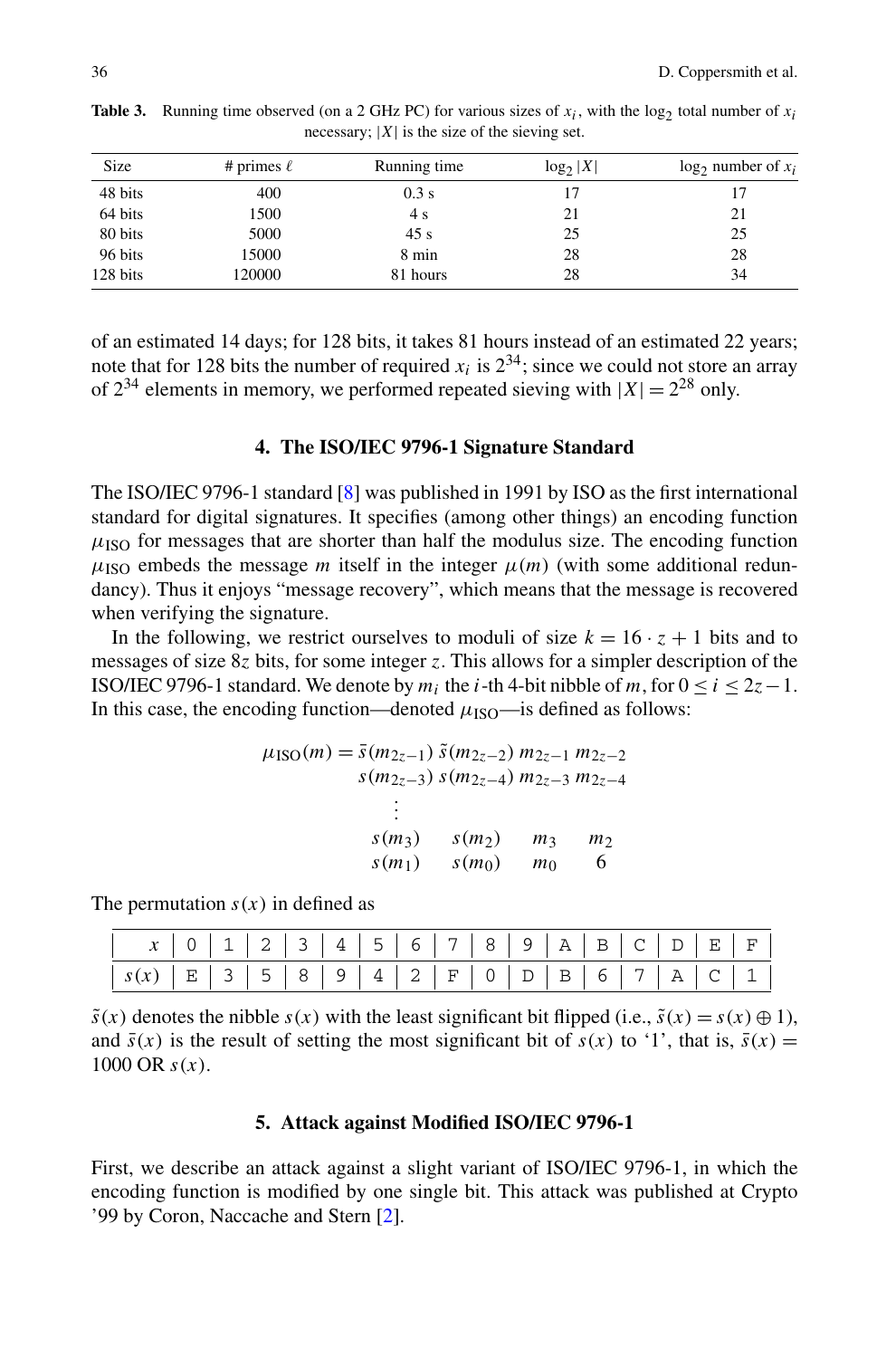We consider a modified ISO/IEC 9796-1, in which the function  $\tilde{s}(x)$  which appears in the definition of  $\mu(m)$  is replaced by  $s(x)$ . We obtain the following modified encoding:

$$
\mu'(m) = \bar{s}(m_{2z-1}) s(m_{2z-2}) m_{2z-1} m_{2z-2}
$$
  
\n
$$
s(m_{2z-3}) s(m_{2z-4}) m_{2z-3} m_{2z-4}
$$
  
\n:  
\n:  
\n
$$
s(m_3) s(m_2) m_3 m_2
$$
  
\n
$$
s(m_1) s(m_0) m_0 6
$$

We assume that the modulus size *k* is such that  $k = 1 \text{ mod } 64$  and let  $k = 64 \cdot u + 1$ . We consider a message *m* of size  $32 \cdot u = 8 \cdot z$  bits, consisting in *u* times the same 32-bit pattern:

$$
m = a_6 a_5 a_4 a_3 a_2 a_1 66_{16}
$$
  
\n
$$
a_6 a_5 a_4 a_3 a_2 a_1 66_{16}
$$
  
\n:  
\n
$$
a_6 a_5 a_4 a_3 a_2 a_1 66_{16}
$$

where  $a_1, \ldots, a_6$  are 4-bit nibbles. Its modified padding is given by

$$
\mu'(m) = \bar{s}(a_6) s(a_5) a_6 a_5 s(a_4) s(a_3) a_4 a_3 s(a_2) s(a_1) a_2 a_1 2_{16} 2_{16} 6_{16} 6_{16} \n:s(a_6) s(a_5) a_6 a_5 s(a_4) s(a_3) a_4 a_3 s(a_2) s(a_1) a_2 a_1 2_{16} 2_{16} 6_{16} 6_{16}
$$

We restrict the choice of  $a_6$  to the eight nibbles for which  $s = \bar{s}$ , so that the structure of  $\mu'(m_i)$  is fully periodic. This enables us to write  $\mu'(m)$  as

$$
\mu'(m) = \Gamma \cdot x \tag{9}
$$

where  $x$  is a 64-bit integer, a concatenation of the following nibbles:

 $x = s(a_6) s(a_5) a_6 a_5 s(a_4) s(a_3) a_4 a_3 s(a_2) s(a_1) a_2 a_1 2266_{16}$ 

and the constant  $\Gamma$  is given by

$$
\Gamma = \sum_{i=0}^{u-1} 2^{64 \cdot i}.
$$

The factorization given by (9) writes  $\mu'(m)$  as the product of a constant  $\Gamma$  by some small integer *x*. This enables us to apply Desmedt and Odlyzko's attack described in Sect. [3.](#page-3-0) The only modification consists in including the constant  $\Gamma$  in the list  $L$  of small primes, so as to write

$$
\mu(m_i) = \Gamma \cdot \prod_{j=1}^{\ell} p_j^{v_{i,j}} \bmod N \quad \text{for } 1 \le i \le \tau.
$$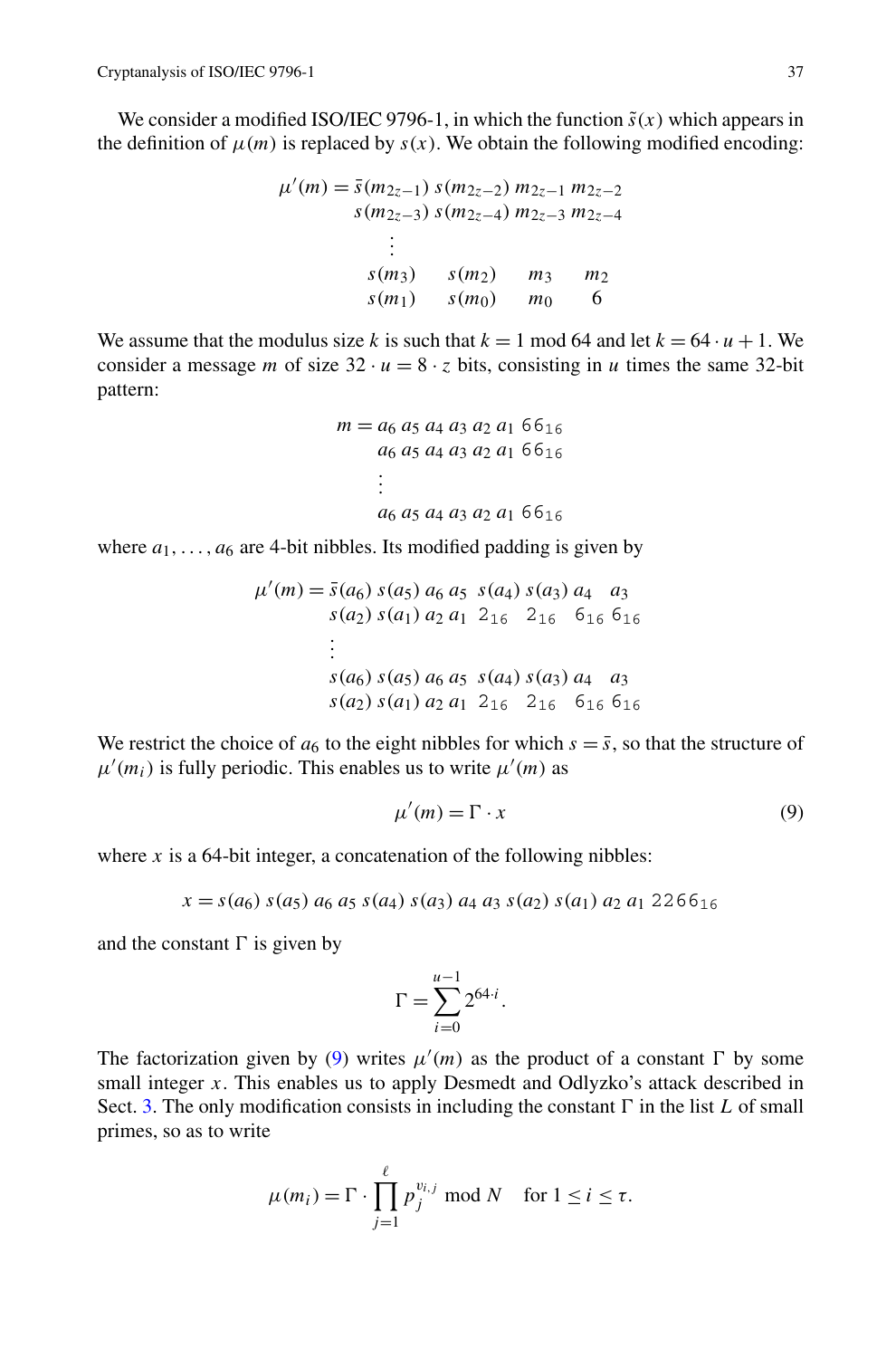<span id="page-11-0"></span>Then, to each  $\mu(m_i)$  we associate a  $\ell + 1$ -dimensional vector  $V_i = (1, v_{i,1}, \ldots, v_{i,\ell}),$ instead of  $(v_{i,1},...,v_{i,\ell})$ , and the attack carries out as described in Sect. [3](#page-3-0).

We see in Table [2](#page-7-0) that for 64-bit integers, the attack demands the generation of approximately  $2^{22}$  integers, and takes only a few minutes on a single PC (running at 733 MHz). There are  $2^{23}$  possible values for *x*, so the attack against modified ISO/IEC 9796-1 is likely to work in practice. This is confirmed by experiments performed in [[2\]](#page-24-0), in which an example of forgery is given using only 181 messages.

#### **6. Attack against the Full ISO/IEC 9796-1**

The actual encoding function that is used in the ISO/IEC 9796-1 standard is slightly different than the function  $\mu'$  above. Namely, for these parameters, the difference between  $\mu'(m)$  and  $\mu_{\text{ISO}}(m)$  is that the lowest bit in the second-most-significant nibble of  $\mu_{\text{ISO}}(m)$  is flipped.

One can see that we cannot simply represent the encoding  $\mu_{\text{ISO}}(m)$  as a product  $\Gamma \cdot x$  with  $\Gamma, x$  as above. Hence the attack must be modified to apply to this encoding function. The extension of the previous attack to the full ISO/IEC 9796-1 was done by Coppersmith, Halevi and Jutla [[1\]](#page-24-0).

#### 6.1. *Modifying the Attack*

The modified attack is similar to the attack described in the previous section, except that it uses a slightly different structure for  $\Gamma$  and x. In the previous attack, the constant  $\Gamma$ consisted of several ones that were separated by as many zeroes as there are bits in *x*. In the modified attack, we again have a constant  $\Gamma$  which consists of a few ones separated by many zeroes, but this time there are fewer separating zeroes.

We start with an example. Consider a 64-bit integer *x*, which is represented as four 16-bit words  $x = abcd$  (so *a* is the most-significant word of *x*, *b* is the second-mostsignificant, *etc.*). Also, consider the 112-bit constant  $\Gamma = 1001001$ , where again each digit represents a 16-bit word. Now consider what happens when we multiply  $\Gamma \cdot x$ . We have

$$
\Gamma \cdot x = \begin{array}{c} a b c d \\ \hline 1001001 \\ ab c d \\ ab c d \end{array}
$$

where  $e = a + d$  (assuming that no carry is generated in the addition  $a + d$ ). Notice that the 16-bit *d* appears only as the least-significant word of the result, and the 16-bit *a* appears only as the most-significant word of the result. It is therefore possible to arrange things so that the form of the words  $a, d$  be different than the form of the words  $b, c$  and *e*, and this could match the different forms of the least- and most-significant words in the encoded message  $\mu_{\text{ISO}}(m)$ .

More precisely, we consider three types of 16-bit words. For a 16-bit word  $x$ , we say that: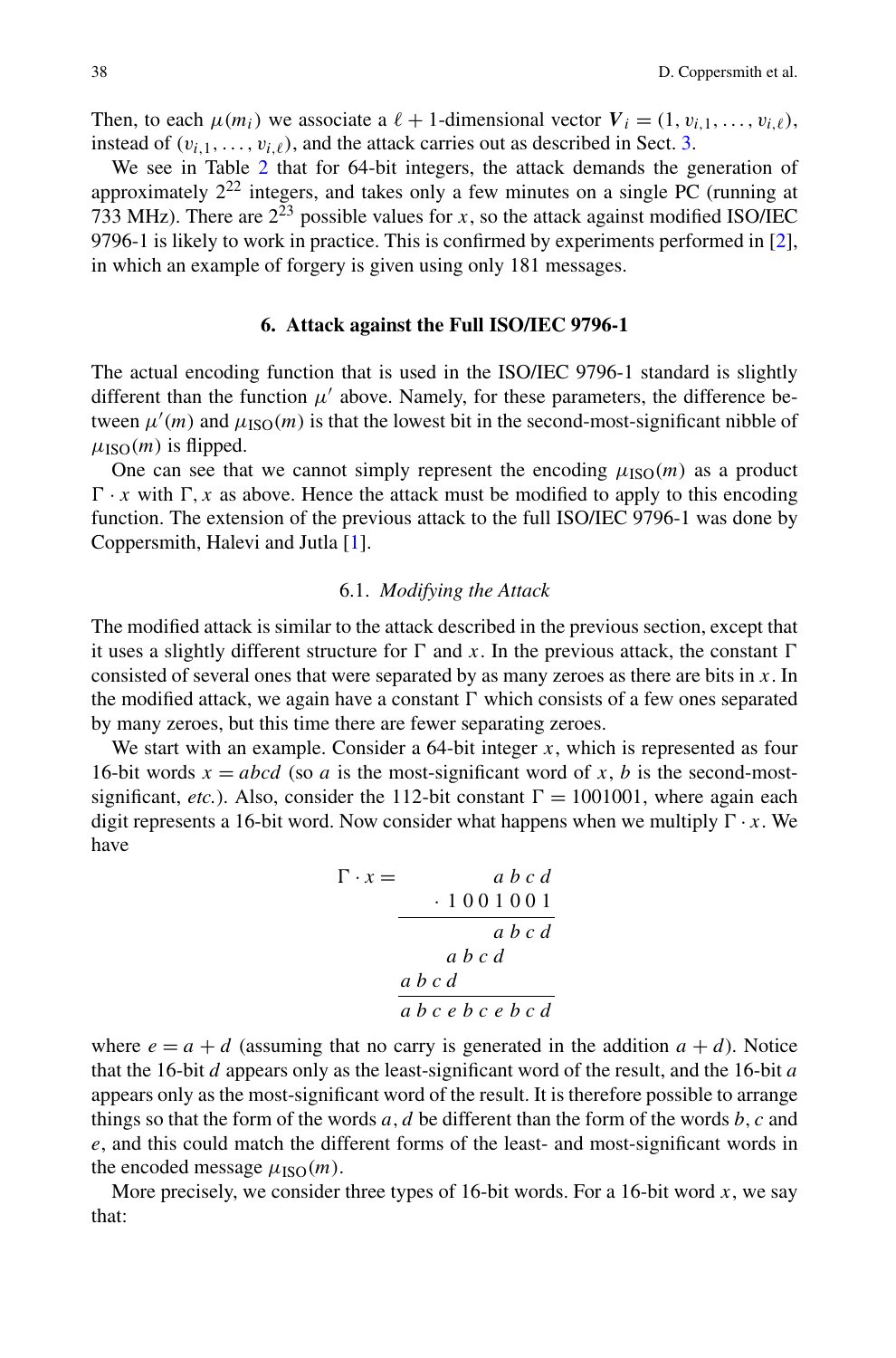- *x* is a *valid low word* if it has the form  $x = s(u) s(v) v$  6, for some two nibbles *u,v*.
- $x$  is a *valid middle word* if it has the form  $x = s(u) s(v) u v$ , for some two nibbles *u,v*.
- $x$  is a *valid high word* if it has the form  $x = \bar{s}(u) \tilde{s}(v) u v$ , for some two nibbles *u,v*.

We note that there are exactly 256 valid low words, 256 valid middle words, and 256 valid high words (since in each case we can arbitrarily choose the nibbles *u,v*).

In the example above, we needed *a* to be a valid high word, *d* to be a valid low word, *b* and *c* to be valid middle words, and we also needed  $e = a + d$  to be a valid middle word. We note the following:

- There are 64 pairs *x,y* such that *x* is a valid high word, *y* is a valid low word, and  $z = x + y$  is a valid middle word (this is what we needed for the example above). We call such a pair  $(x, y)$  a *high–low pair*. The 64 high–low pairs are listed in Appendix [A.](#page-23-0)
- There are 84 pairs  $x$ ,  $y$  such that  $x$  is a valid high word,  $y$  is a valid middle word, and  $z = x + y$  is a valid middle word. We call such a pair  $(x, y)$  a *high–mid pair*.
- There are 150 pairs  $x, y$  such that  $x$  is a valid middle word,  $y$  is a valid low word, and  $z = x + y$  is a valid middle word. We call such a pair  $(x, y)$  a *mid–low pair*.
- There are 468 pairs  $x$ ,  $y$  such that  $x$  is a valid middle word,  $y$  is a valid middle word, and  $z = x + y$  is also a valid middle word. We call such a pair  $(x, y)$  a *mid–mid pair*.

We are now ready to present the attack. For clarity of presentation we start by presenting the attack for the special cases where the modulus size is  $1024 + 1$  bits and  $2048 + 1$ bits. We later describe the general case.

#### 6.2. *Moduli of Size* 1024 + 1 *Bits*

When the modulus size is  $k = 1025$  bits, we need to encode the messages as 1024-bit integers with the high bit set to one. The attack proceeds similarly to the above example: we consider 64-bit integers  $x = abcd$ , where *a* is a valid high-word, *d* is a valid lowword, and  $b, c$  and  $e = a + d$  are valid middle words. There are 64 choices for the high–low pair  $(a, d)$  and 256 choices for each of *b*, *c*, so there are total of  $2^{22}$  integers *x* of the right form. We then set

$$
\Gamma_{1024} = \sum_{i=0}^{20} 2^{48i} = \underbrace{1 \ 001 \ 001 \ \dots \ 001}_{1 \ \text{followed by 20 repetitions of 001 (base 216)}}.
$$

This gives us

$$
M = \Gamma_{1024} \cdot x = a \underbrace{bce \text{ } bce \text{ } ... \text{ } bce}_{20 \text{ repetitions}} bcd
$$

which is a valid encoding of some message  $M = \mu_{\text{ISO}}(m)$ , because of the way in which *x* was chosen. We can see that the attack applies more generally to moduli of size  $48 \cdot t + 65$ , for any integer *t*.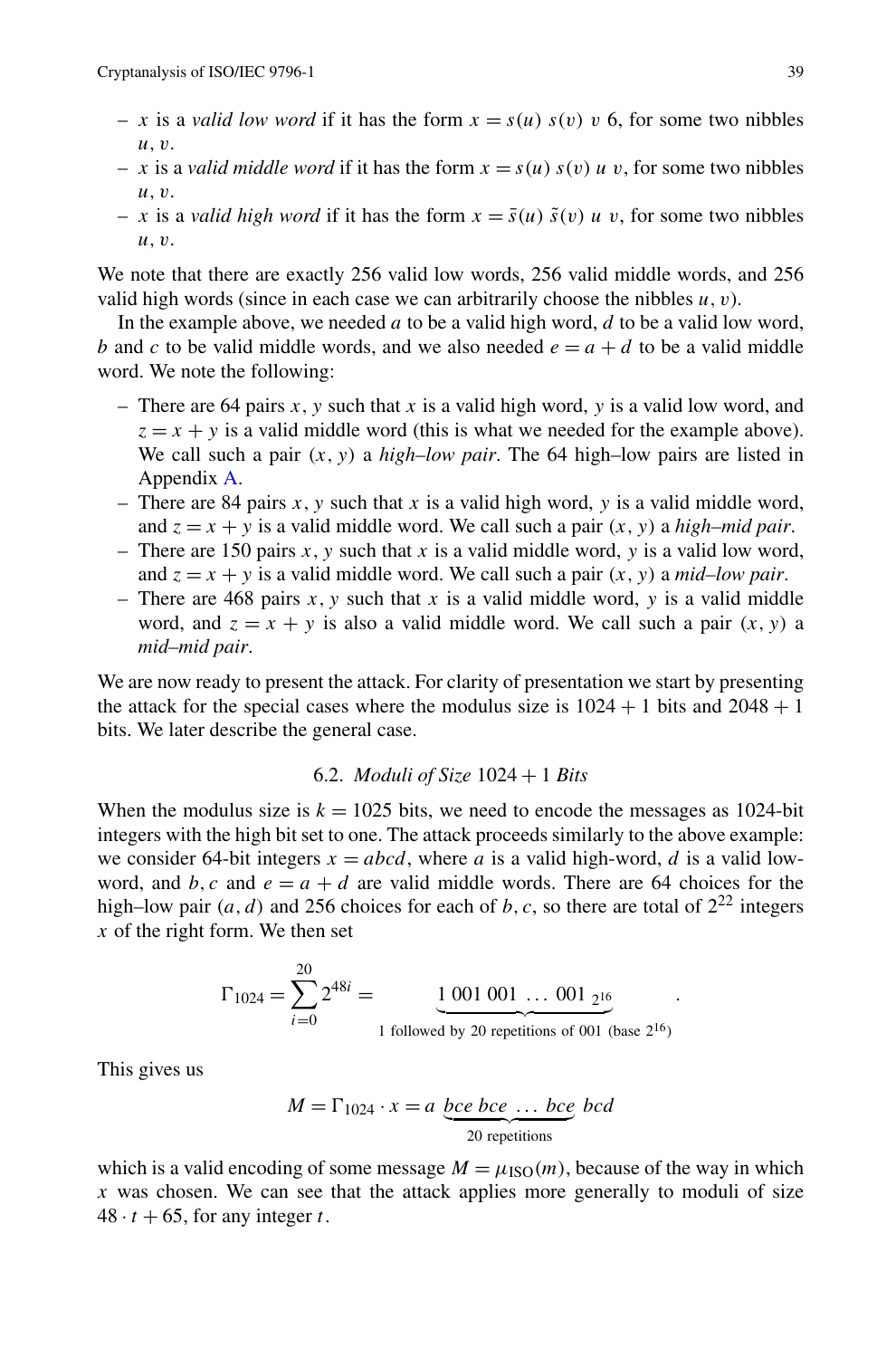<span id="page-13-0"></span>With a 64-bit integer  $x$ , the attack's complexity is the same as before. The only difference is that there are now  $2^{22}$  possible values for *x* instead of  $2^{23}$ . In Appendix [B](#page-23-0), we provide an example of a forgery using 273 messages.

# 6.3. *Moduli of Size* 2048 + 1 *Bits*

When the modulus size is  $k = 2049$  bits, we need to encode messages as 2048-bit integers with the high bit set to one. Here we need to modify the attack a little bit, by changing the length of x and the amount of "overlap" that is used in the product  $\Gamma \cdot x$ . Specifically, we can work with 128-bit integers *x*, with  $x = abcdefgh$ , where *a* is a valid high-word, *h* is a valid low-word, and *b*, *c*, *d*, *e*, *f*, *g* and also  $i = a + g$  and  $j = b + h$  are valid middle-words, as exemplified:

$$
\Gamma \cdot x = \n\begin{array}{c}\n\text{a } b \text{ c } d \text{ e } f \text{ g } h \\
\hline\n1000001000001 \\
\text{a } b \text{ c } d \text{ e } f \text{ g } h\n\end{array}
$$
\n
$$
\frac{\text{a } b \text{ c } d \text{ e } f \text{ g } h}{\text{a } b \text{ c } d \text{ e } f \text{ g } h}
$$

This gives us 84 choices for the high–mid pair *(a,g)*, 150 choices for the mid–low pair  $(b, h)$  and 256 choices for each of *c*, *d*, *e*, *f*, so we have total of more than  $2^{45}$  choices for *x*. We set

$$
\Gamma_{2048} = \sum_{i=0}^{20} 2^{96i} = 1 \underbrace{000001 \dots 000001}_{2^{16}}
$$

and so we get

$$
M = \Gamma_{2048} \cdot x = ab \underbrace{cdefij \ \dots \ cdefij}_{20 \text{ repetitions}} cdefgh
$$

which is again a valid encoding.

We see in Table [2](#page-7-0) that for a 128-bit integer *x*, we have to generate  $2^{35}$  integers *x* (therefore the  $2^{45}$  possible choices for *x* are more than enough) and the attack's estimated running time is 22 years. Using the improved attack in Table [3,](#page-9-0) the running time is only 81 hours.

# 6.4. *The General Case*

For a modulus whose size is  $16z + 1$  bits (for an even *z*), we need to encode messages as 16*z*-bit integers, which means that the encodings should have *z* 16-bit words. We write the integer *z* as  $z = \alpha \cdot m + \beta$ , where  $\alpha, \beta, m$  are all integers with  $\alpha, \beta \ge 1$  and  $m \ge 2$ . For reasons that will soon become clear, we try to get  $\alpha + \beta$  as small as possible, while making sure that  $\alpha - \beta$  is at least 2 or 3.

The attack then works with integers *x* of  $\alpha + \beta$  16-bit words (which is why we want to minimize  $\alpha + \beta$ ), and use the "overlap" of  $\beta$  words in the product  $\Gamma \cdot x$ . If we denote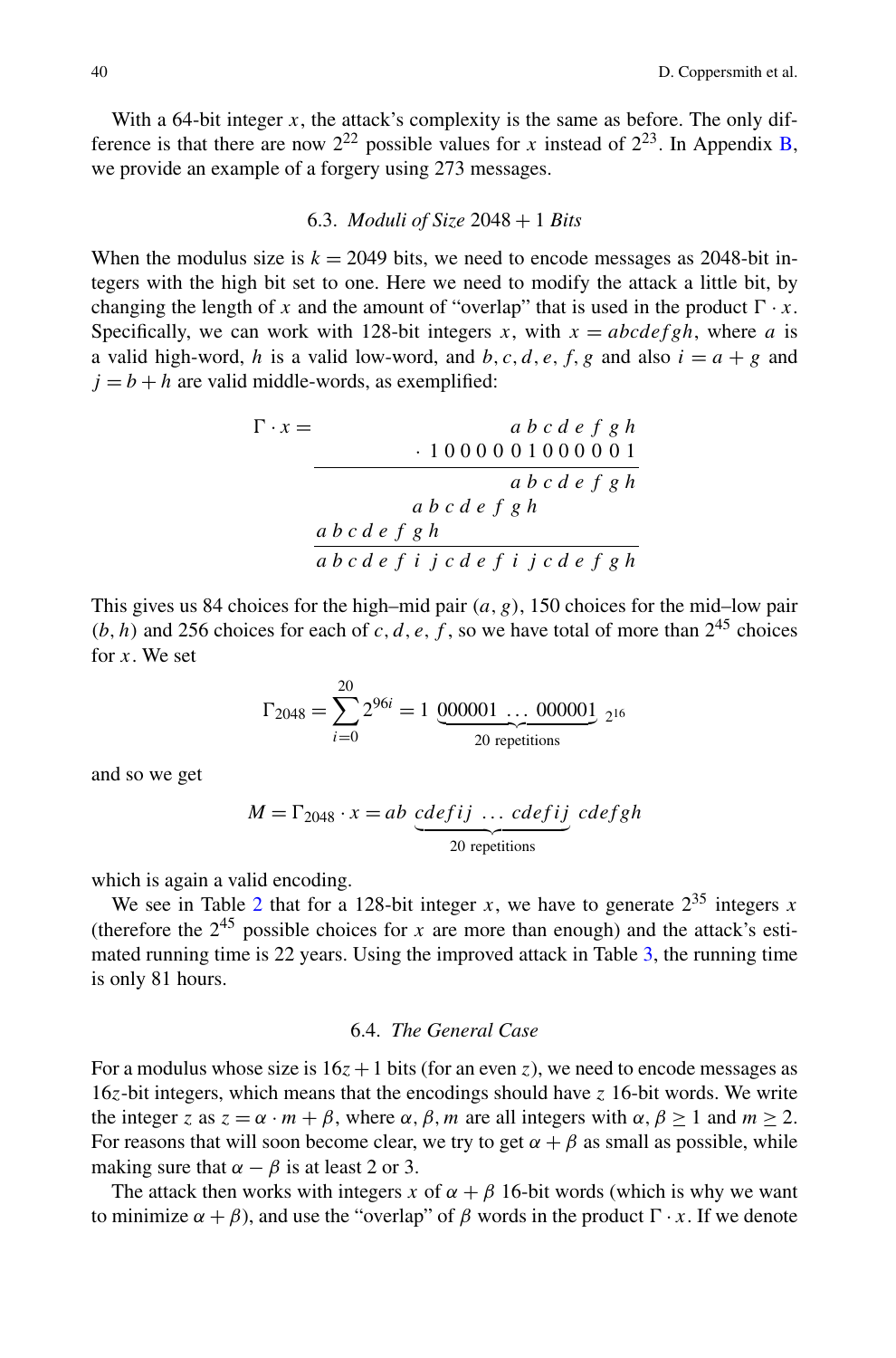$\gamma = \alpha + \beta$ , then we have  $x = a_{\gamma} \dots a_1$ , where  $a_{\gamma}$  is a valid high-word,  $a_1$  is a valid lowword, and the other *ai*'s are valid middle words (and we also need some of the sums to be valid middle words). We then set

$$
\Gamma_{16z} = \sum_{i=0}^{m-1} 2^{16\alpha i} = 1 \underbrace{0..01 \quad 0..01 \quad \dots \quad 0..01}_{m-1 \text{ repetitions of } 0..01 \ (\alpha-1\ 0\text{'s followed by } 1)}
$$

When we multiply  $\Gamma_{16}$  · *x* we get

$$
\Gamma_{16z} \cdot x = \n\begin{array}{c}\n a_y \ldots a_{\alpha+1} a_{\alpha} \ldots a_{\beta} \ldots a_1 \\
 \ldots 0 \quad 10 \quad \ldots \quad 0 \quad 10 \quad \ldots \quad 0 \quad 1 \\
 a_y \ldots a_{\alpha+1} a_{\alpha} \ldots a_{\beta} \ldots a_1 \\
 a_y \ldots a_{\alpha+1} a_{\alpha} \ldots a_{\beta} \ldots a_1 \\
 \ldots a_{\beta} \ldots a_1\n\end{array}
$$

hence we also need the sums  $(a<sub>\gamma</sub> + a<sub>\beta</sub>)$ ,...,  $(a<sub>\alpha+2</sub> + a<sub>2</sub>)$ ,  $(a<sub>\alpha+1</sub> + a<sub>1</sub>)$  to be valid middle words.

If  $\beta = 1$  (as in the case of 1025-bit moduli above), we have 64 choices for the high– low pair  $(a<sub>\gamma</sub>, a<sub>1</sub>)$  and 256 choices for each of the other  $a<sub>i</sub>$ 's, so we get total of 64·256<sup> $\alpha-1$ </sup> choices for *x*.

If  $\beta \ge 2$  (as in the case of 2049-bit moduli above), we have 84 choices for the high– mid pair  $(a<sub>\nu</sub>, a<sub>\beta</sub>)$ , 150 choices for the mid–low pair  $(a<sub>\alpha+1</sub>, a<sub>1</sub>)$ , 468 choices for each of the mid–mid pairs  $(a_{\gamma-1}, a_{\beta-1}) \dots (a_{\alpha+2}, a_2)$ . Thus the total number of choices for *x* is 84 · 150 ·  $468^{\beta-2} \cdot 256^{\alpha-\beta}$ . (This is the reason for which we want  $\alpha - \beta$  to be at least 2 or 3.) For the attack to be successful, we should set the parameters  $\alpha$ ,  $\beta$  so that there are enough smooth *x*'s to guarantee the "homomorphic dependencies" that we need.

As another example for the general case, consider  $768 + 1$ -bit moduli. We need to encode the messages as 768-bit integers, or  $768/16 = 48$  words. We can write  $48 =$ 5 · 9 + 3, so we have  $\alpha = 5$ ,  $\beta = 3$ . Hence we work with *x*'s of  $5 + 3 = 8$  words (128) bits) and use an overlap of 3 words. For this case we have  $84 \cdot 150 \cdot 468 \cdot 256^2 > 2^{38}$ choices for *x*. Using Table [2,](#page-7-0) we see that the attack has the same complexity as for the  $(2048 + 1)$ -bit moduli.

#### 6.5. *Possible Extensions*

The attack that we described above was intended to work against moduli of size  $16z + 1$ bits for an even integer *z*, but there are a few straightforward ways to extend the attack to handle other moduli sizes. For example, for a modulus of size 16*z*-bits (with *z* even), we should encode messages as integers with 16*z*−1 bits, which we can view as *z*-word integers with the highest bit set to zero and the second-highest bit set to one. To handle these integers, we re-define a *valid high-word* as a 16-bit word of the form  $x = \hat{s}(u)\tilde{s}(v)uv$ , for some two nibbles *u*, *v*, where  $\hat{s}(u)$  is the nibble  $s(u)$  with the highest bit set to zero and the second-highest bit set to one. Although we did not check this, we suspect that the modified definition of a valid high-word will not significantly change the number of high–low and high–mid pairs, so the complexity of an attack against 16*z*-bit moduli should be roughly the same as that of an attack against moduli of  $16z + 1$  bits.

*.*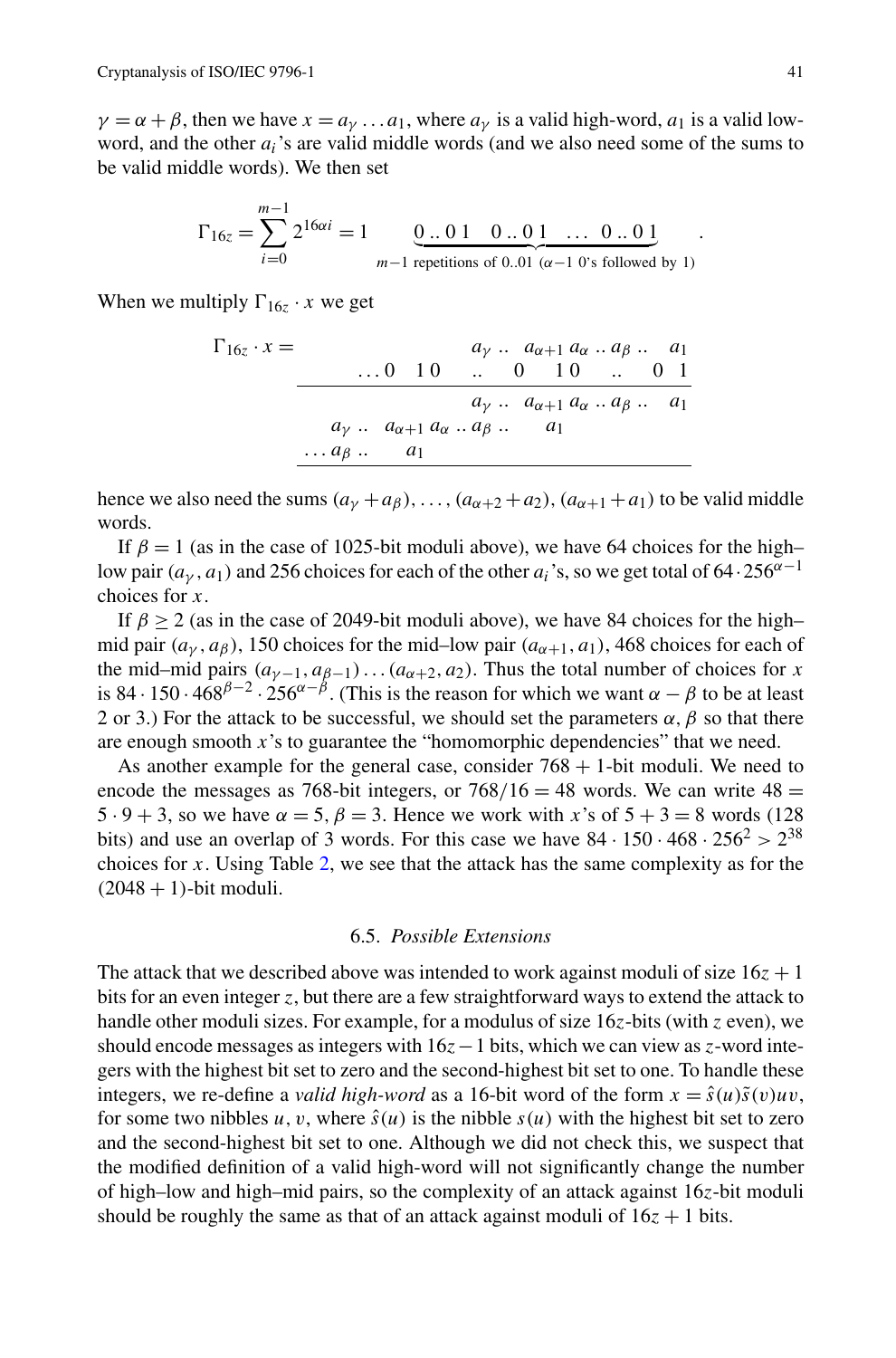Another extension of the attack is to consider also the cases where there are some carry bits between the nibbles in the computation of  $\Gamma \cdot x$ . For example, for the case of  $\beta \ge 2$  (see Sect. [6.4\)](#page-13-0) we can have carry bits between the "overlap" words in the multiplication without affecting the attack. We estimate that considering these carry bits can increase the number of possible *x*'s by about a factor of  $2^{\beta-1}$  (since we can have *x*'s that cause any pattern of carry bits inside a string of length *β* nibbles).

Yet another plausible extension is to handle the case where not only the first and last words of the encoding have different formats, but also one other word in the middle. This is the case, for example, when we encode a message *m* of length less than half the size of the modulus. In that case, the form of the highest word would be  $x = \bar{s}(u)s(v)uv$ , the form of the lowest word would be  $x = \bar{s}(u)s(v)v6$ , and there would be one other word somewhere in the middle of the form  $x = s(u)\tilde{s}(v)uv$ . In this case we may be able to modify  $\Gamma$  a little, so that the spacing of the ones is not equal throughout the number. For example, if we have  $x = abcd$  and  $\Gamma = 10010001$ , we get

$$
\Gamma \cdot x = \begin{array}{c} a b c d \\ \hline 10010001 \\ ab c d \\ ab c d \end{array}
$$

Now notice that the word *e* only appears once in the middle, and so we can arrange it so that it would have a different form than the other words. This technique can potentially be used to find more forgeries, or to reduce the complexity of the attack against certain moduli-lengths.

# **7. Second Attack against ISO/IEC 9796-1**

#### 7.1. *Introduction*

At Eurocrypt 2000, Grieu [\[6](#page-24-0)] presented a more efficient attack against ISO/IEC 9796-1. The attack comprises of finding pairs of message  $(m, m')$  such that

$$
\frac{\mu(m)}{\mu(m')} = \frac{a}{b}
$$

for some given small integers  $a, b$ . One obtains two such pairs of messages,  $(m_1, m'_1)$ and  $(m_2, m'_2)$ , and then using

$$
\mu(m_1)\cdot\mu(m'_2)=\mu(m'_1)\cdot\mu(m_2)
$$

it is possible to express the signature of  $m_1$  as a function of the signatures of the three other messages.

We restrict the attack and the description of ISO/IEC 9796-1 to moduli of size *k* where *k* mod  $16 \in \{0, \pm 1, \pm 2\}$ , and to messages of size  $z = \lfloor (k+2)/16 \rfloor$  bytes, the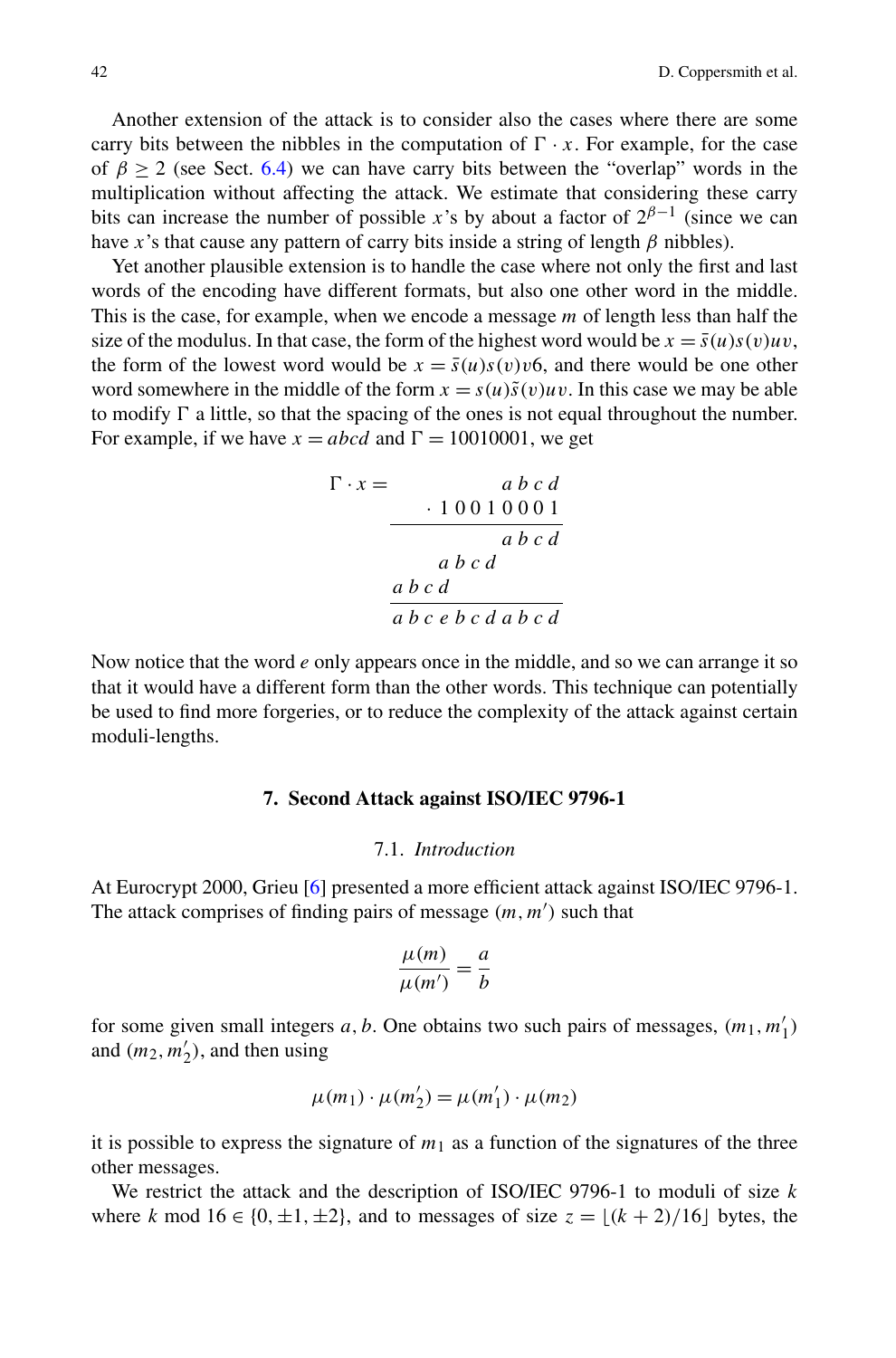<span id="page-16-0"></span>maximum allowed message size. (Note that the attacks described in Sects. [5](#page-9-0) and [6](#page-11-0) were restricted to the case  $k \equiv 1 \mod 16$ .)

With these restrictions, the construction of the redundant message  $\mu(m)$  amounts to the local transformation of each byte  $m_i$  of the message  $m$  by an injection  $F_i$ , yielding the redundant message

$$
\mu(m) = F_z(m_z) \parallel F_{z-1}(m_{z-1}) \parallel .. \parallel F_2(m_2) \parallel F_1(m_1)
$$

with the injections  $F_i$  transforming an individual byte  $m_i$  of two 4 bit digits  $x \parallel y$  as defined by

$$
F_1(x \parallel y) = s(x) \parallel s(y) \parallel y \parallel [6]_4,
$$
  
\n
$$
F_i(x \parallel y) = s(x) \parallel s(y) \parallel x \parallel y \quad \text{for } 1 < i < z,
$$
  
\n
$$
F_z(x \parallel y) = [1]_1 \parallel [s(x)]_{k+2 \mod 16} \parallel s(y) \oplus 1 \parallel x \parallel y
$$
\n(10)

where  $[w]_i$  denotes the least significant *i* bits of *w* (so  $[w]_i \equiv w \mod 2^i$ ), and *s(x)* is the permutation defined in Sect. [4](#page-9-0). As we said above, the attack consists of selecting two small positive integers *a*, *b* and search for message pairs *A*, *B* that yield redundant messages satisfying

$$
\frac{\mu(A)}{\mu(B)} = \frac{a}{b}.\tag{11}
$$

# 7.2. *Choosing the Ratio a/b*

The encoding function  $\mu$  imposes some restrictions on the ratio  $a/b$  that can be used for this attack. First, we can restrict our choice of  $a$ ,  $b$  to  $a < b$ , since the ratios  $a/b$  and *b/a* correspond to the same message pairs (in reverse order). Similarly, we can restrict ourselves to relatively prime *a*, *b*. Also, since  $\mu(A)$  and  $\mu(B)$  are strings of equal length with the most significant bit set to one, we must have  $b < 2a$ . Next, we observe that (11) can be written as

$$
\mu(B) \cdot a = \mu(A) \cdot b,
$$

and since the encoding  $\mu$  dictates that  $\mu(B)$  mod  $16 = \mu(A)$  mod  $16 = 6$ , it follows that we must have  $6a \equiv 6b \mod 16$ , or in other words  $a \equiv b \mod 8$ . Finally, in the attack below it will be convenient to assume that  $a \geq 9$ . Thus, in the following we restrict our choice of the ratio  $a/b$  to co-prime integers a, b with  $9 \le a < b < 2a$  and  $a \equiv b \mod 8$ . Some examples of ratios *a/b* satisfying these requirements are 9*/*17, 11*/*19, and 13*/*21.

# 7.3. *Making the Search Manageable*

Consider a hypothetical message pair *A*, *B* satisfying (11). Since the fraction  $a/b$  is chosen to be irreducible, then denoting  $W = \text{gcd}(\mu(A), \mu(B))$  we have

$$
\mu(A) = a \cdot W \quad \text{and} \quad \mu(B) = b \cdot W. \tag{12}
$$

We break up *A*, *B* into *z* bytes. We notice that our choice  $9 \le a \le b$ , in conjunction with the restriction we put on *k* mod 16, implies  $W < 2^{16z}$ . Thus, we can similarly break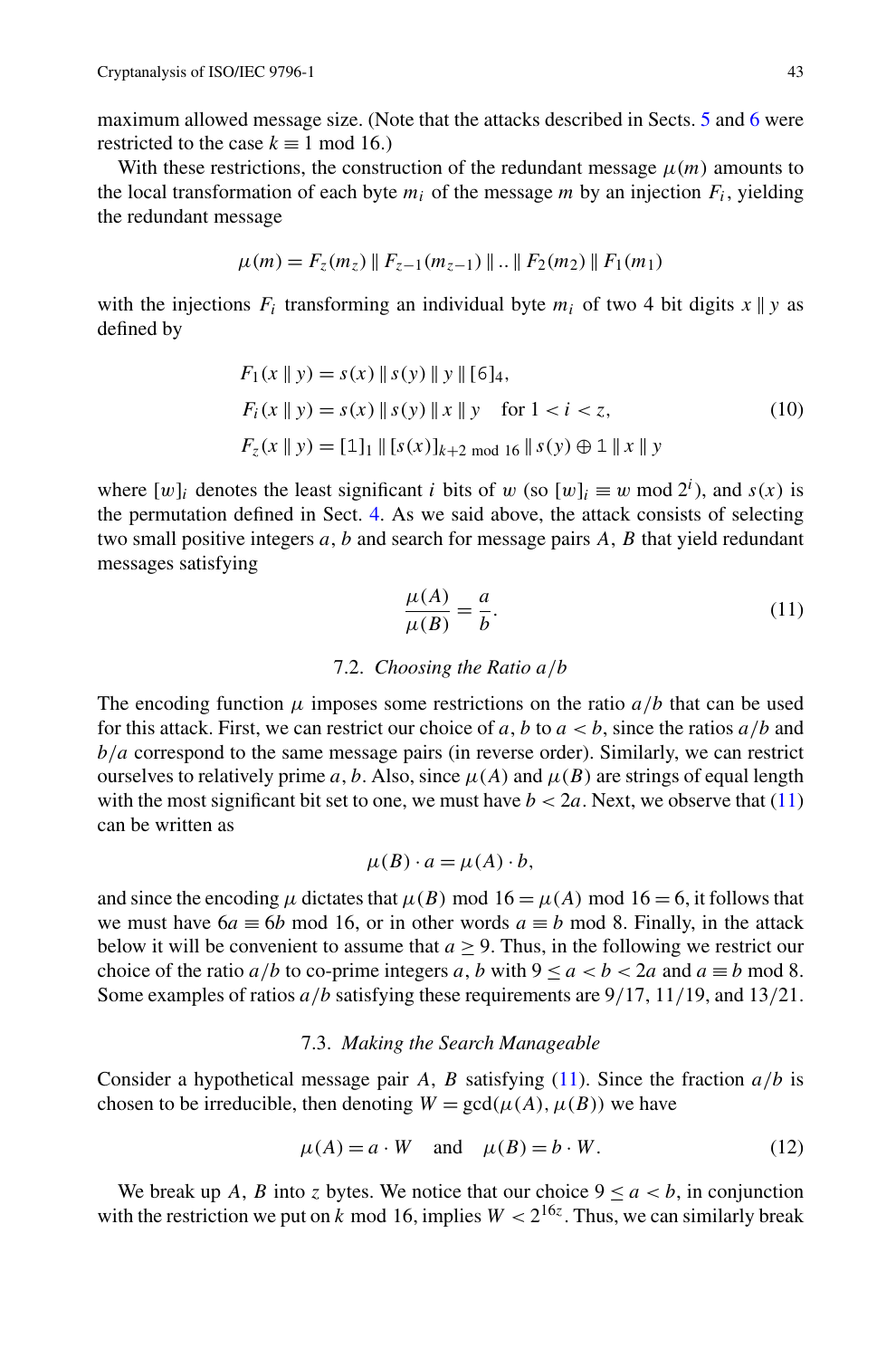<span id="page-17-0"></span>up *W* into  $z$  16-bit strings

$$
A = a_z \parallel a_{z-1} \parallel ... \parallel a_2 \parallel a_1 \quad (a_i < 2^8),
$$
\n
$$
B = b_z \parallel b_{z-1} \parallel ... \parallel b_2 \parallel b_1 \quad (b_i < 2^8),
$$
\n
$$
W = w_z \parallel w_{z-1} \parallel ... \parallel w_2 \parallel w_1 \quad (w_i < 2^{16}).
$$

We break up each of the two multiplications appearing in  $(12)$  $(12)$  into *z* multiply and add steps operating on each of the  $w_i$ , performed from right to left, with  $z - 1$  steps generating an overflow to the next step, and a last step producing the remaining left  $(k + 2 \text{ mod } 16) + 13$  bits. We define the *overflows* 

$$
\bar{a}_0 = \bar{a}_z = 0, \qquad \qquad \bar{b}_0 = \bar{b}_z = 0, \n\bar{a}_i = \lfloor (aw_i + \bar{a}_{i-1})/2^{16} \rfloor, \qquad \bar{b}_i = \lfloor (bw_i + \bar{b}_{i-1})/2^{16} \rfloor \quad \text{for } 1 \le i < z.
$$
\n(13)

The notations above can be pictorially described as follows:

| overflows: $\bar{a}_{z-1}$ $\bar{a}_{z-2}$ $\bar{a}_1$ 0    $b_{z-1}$ $b_{z-2}$ $b_1$ 0 |  |  |  |                                                                                                           |  |       |
|-----------------------------------------------------------------------------------------|--|--|--|-----------------------------------------------------------------------------------------------------------|--|-------|
|                                                                                         |  |  |  | $w_z$ $w_{z-1}$ $\ldots$ $w_2$ $w_1$ $\downarrow \times$ $w_z$ $w_{z-1}$ $\ldots$ $w_2$                   |  | $w_1$ |
|                                                                                         |  |  |  |                                                                                                           |  |       |
|                                                                                         |  |  |  | $= F_z(a_z) F_{z-1}(a_{z-1}) \dots F_2(a_2) F_1(a_1) = F_z(b_z) F_{z-1}(b_{z-1}) \dots F_2(b_2) F_1(b_1)$ |  |       |

Using these notations, we can transform  $(12)$  $(12)$  into the equivalent

$$
F_i(a_i) = aw_i + \bar{a}_{i-1} \mod 2^{16}, \qquad F_i(b_i)bw_i + \bar{b}_{i-1} \mod 2^{16} \quad \text{for } 1 \le i < z,
$$
\n
$$
F_i(a_z) = aw_z + \bar{a}_{z-1}, \qquad F_z(b_z)bw_z + \bar{b}_{z-1}.
$$
\n
$$
(14)
$$

The search for message pairs  $A$ ,  $B$  satisfying [\(11](#page-16-0)) is equivalent to the search of  $w_i$ ,  $a_i, b_i, \bar{a}_i, \bar{b}_i$  satisfying (13) and (14). This is *z* smaller problems, linked together by the overflows  $\bar{a}_i$ ,  $\bar{b}_i$ .

# 7.4. *Reducing Overflows*  $\bar{a}_i$ ,  $\bar{b}_i$  to One Link  $l_i$

Definition (13) of the overflows  $\bar{a}_i$ ,  $\bar{b}_i$  implies, by induction

$$
\bar{a}_i = \left\lfloor \frac{a[W]_{16i}}{2^{16i}} \right\rfloor \quad \text{and} \quad \bar{b}_i = \left\lfloor \frac{b[W]_{16i}}{2^{16i}} \right\rfloor \quad \text{for } 1 \le i < z. \tag{15}
$$

Since  $0 \leq [W]_{16i} < 2^{16i}$  we have

$$
0 \le \bar{a}_i < a \quad \text{and} \quad 0 \le \bar{b}_i < b. \tag{16}
$$

We also observe that  $\bar{a}_i/\bar{b}_i$  is roughly equal to the ratio  $a/b$ , more precisely (15) implies successively

$$
a \frac{[W]_{16i}}{2^{16i}} - 1 < \bar{a}_i \le a \frac{[W]_{16i}}{2^{16i}} \quad \text{and} \quad b \frac{[W]_{16i}}{2^{16i}} - 1 < \bar{b}_i \le b \frac{[W]_{16i}}{2^{16i}},
$$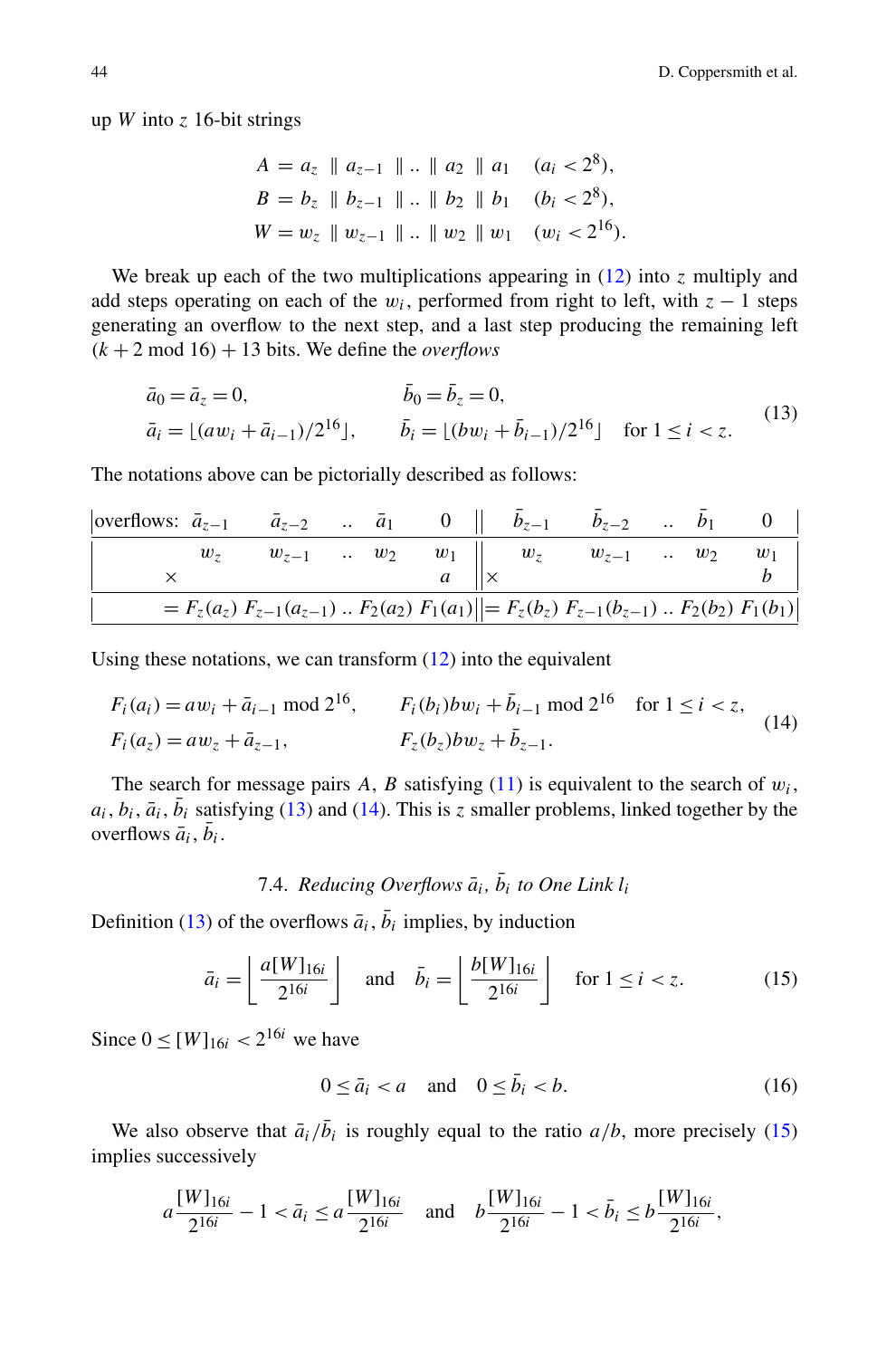<span id="page-18-0"></span>
$$
\frac{\bar{a}_i}{a} \le \frac{[W]_{16i}}{2^{16i}} < \frac{\bar{a}_i + 1}{a} \quad \text{and} \quad \frac{\bar{b}_i}{b} \le \frac{[W]_{16i}}{2^{16i}} < \frac{\bar{b}_i + 1}{b},
$$
\n
$$
a\frac{\bar{b}_i}{b} - 1 < \bar{a}_i < a\frac{\bar{b}_i + 1}{b} \quad \text{and} \quad b\frac{\bar{a}_i}{a} - 1 < \bar{b}_i < b\frac{\bar{a}_i + 1}{a},
$$

so, as consequence of their definition, the  $\bar{a}_i$ ,  $\bar{b}_i$  must satisfy

$$
-a < a\bar{b}_i - b\bar{a}_i < b. \tag{17}
$$

For a given  $\bar{b}_i$  with  $0 \le \bar{b}_i < b$ , one or two  $\bar{a}_i$  are solutions of (17):  $[a\bar{b}_i/b]$ , and  $\lfloor a\bar{b}_i/b \rfloor + 1$  if and only if  $a\bar{b}_i \text{ mod } b > b - a$ .

It is handy to group  $\bar{a}_i$ ,  $\bar{b}_i$  into a single *link* defined as

$$
l_i = \bar{a}_i + \bar{b}_i + 1 \quad \text{with } 1 \le l_i < a + b \tag{18}
$$

so we can rearrange (17) into

$$
\bar{a}_i = \left\lfloor \frac{al_i}{a+b} \right\rfloor \quad \text{and} \quad \bar{b}_i = \left\lfloor \frac{bl_i}{a+b} \right\rfloor. \tag{19}
$$

# 7.5. *Turning the Problem into a Graph Traversal*

For  $1 \le i \le z$ , we define a set of triples  $T_i$  as

$$
T_i = \{ (l_i, w_i, l_{i-1}) \mid \exists (a_i, b_i, \bar{a}_i, \bar{b}_i, \bar{a}_{i-1}, \bar{b}_{i-1}) \text{ satisfying (13), (14), (16), (18), (19) \}.
$$

We consider a layered graph, where the vertices in the *i*-th layer are all the elements of *T<sub>i</sub>*, and there is an edge between the two vertices  $(l_i, w, l_{i-1}) \in T_i$  and  $(l'_{i-1}, w', l'_{i-2}) \in T_i$ *T<sub>i−1</sub>* if and only if  $l_{i-1} = l'_{i-1}$ . Solving ([11\)](#page-16-0) is equivalent to finding a connected path from an element of  $T_1$  to an element of  $T_2$ . If this can be achieved, a suitable *W* is obtained by concatenating the  $w_i$  in the path, and  $\mu(A)$ ,  $\mu(B)$  follow from [\(12](#page-16-0)).

# 7.6. *Building and Traversing the Graph*

The graph can be explored in either direction with about equal ease, we describe the right to left procedure. Initially we start with the only link  $l_0 = 1$ . At step  $i = 1$  and growing, for each of the link at the previous step, we vary  $b_i$  in range  $[0, \ldots, 2^8 - 1]$ and directly compute

$$
w_i = \left( F_i(b_i) - \left\lfloor \frac{bl_{i-1}}{a+b} \right\rfloor \right) b^{-1} \text{ mod } 2^{16}.
$$
 (20)

Using an inverted table of  $F_i$  we can determine in one lookup if there exist an  $a_i$  such that

$$
F_i(a_i) = aw_i + \left\lfloor \frac{al_{i-1}}{a+b} \right\rfloor \mod 2^{16}
$$
 (21)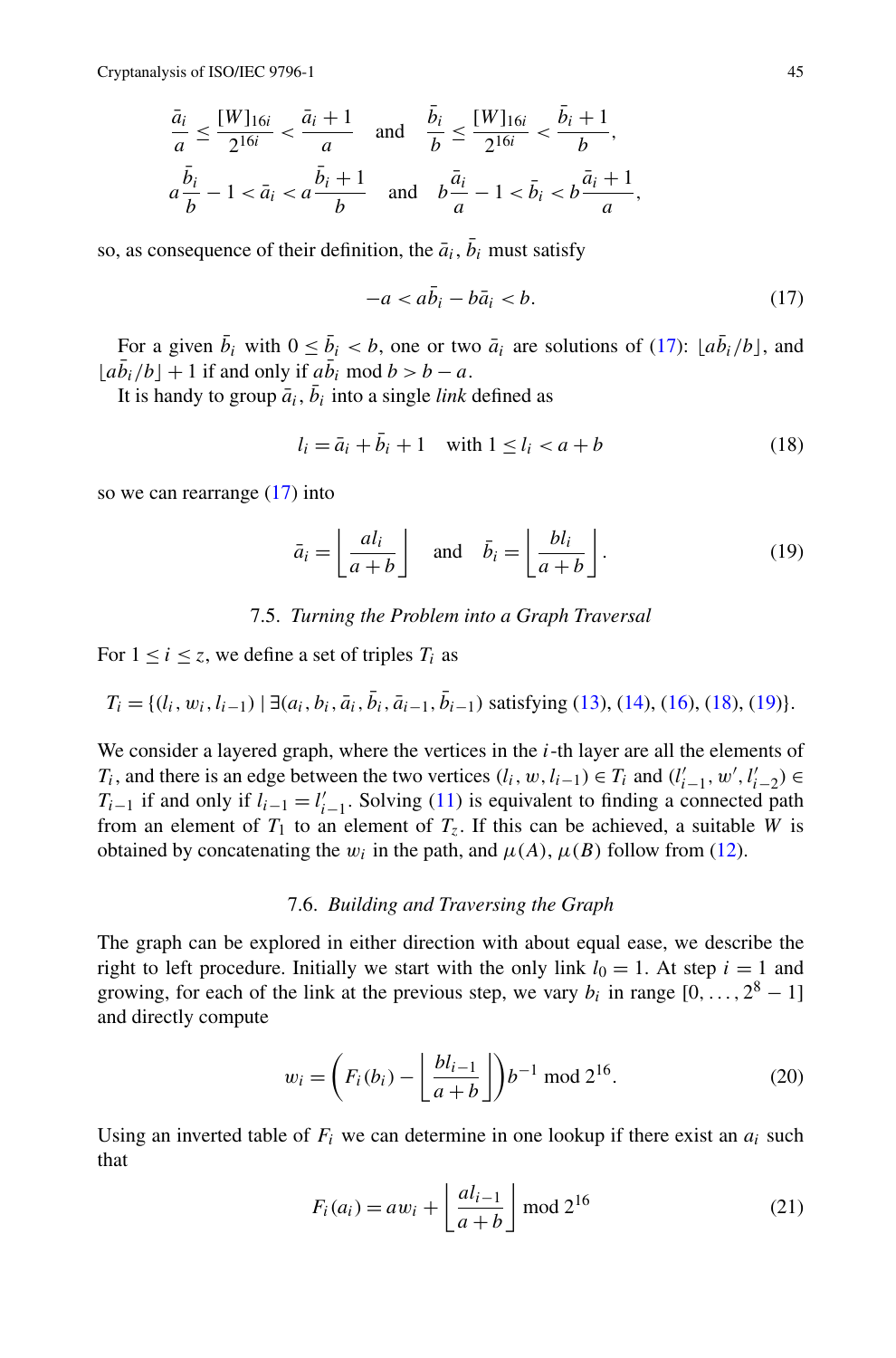**Fig. 1.** Graph of solutions of ([11](#page-16-0)) for  $k = 256$  and  $a/b = 11/19$ .

and in that case we record the new triple  $(l_i, w_i, l_{i-1})$  with the new link

$$
l_i = \left\lfloor \frac{aw_i + \left\lfloor \frac{al_{i-1}}{a+b} \right\rfloor}{2^{16}} \right\rfloor + \left\lfloor \frac{bw_i + \left\lfloor \frac{bl_{i-1}}{a+b} \right\rfloor}{2^{16}} \right\rfloor + 1. \tag{22}
$$

We repeat this process until a step has failed to produce any link, or we reach  $i = z$ where we need to modify [\(20](#page-18-0))–(22) by replacing the term  $2^{16}$  by  $2^{(k+2 \text{ mod } 16)+13}$ , and reject nodes where  $l_z \neq 1$ .

If we produce a link in the last step  $i = z$ , we can obtain a solution to ([11\)](#page-16-0) by backtracking any path followed, and the resulting graph covers all the solutions.

Exploration for the simplest ratio 9*/*17 stops on the first step, but 11*/*19 is more fruitful. For example, for modulus size  $k = 256$ , and restricting to nodes belonging to a solution, we can draw the graph in Fig. 1.

Using this graph to produce solutions to  $(11)$  $(11)$  is simple: message pairs are obtained by choosing a path between terminal nodes, and collecting the message bytes *ai* (resp.  $b_i$ ) shown above (resp. below) the nodes<sup>1</sup>. For example, if we follow the bottom link, the graph gives the messages:

$$
A = 85f27d64ef64ef64ef64ef64ef152c07,
$$

$$
B=14b a 7b f 39d f 39d f 39d f 39d f 39d 6a d 958
$$

and the redundant messages:

$$
\mu(A) = 458515f2fa7d2964c1ef2964c1ef2964c1ef2964c1ef2964c1e1
$$
  
ef3415572cef76,

$$
\mu(B) = 78146bbaf67b18f3da9d18f3da9d18f3da9d18f3da9d18f3da9
$$
  

$$
d2b6aadd94086
$$

<sup>&</sup>lt;sup>1</sup> For the sake of convenience we have shown the bytes  $a_i$ ,  $b_i$  of messages *A*, *B* instead of the triples *(li,wi,li*−1*)*.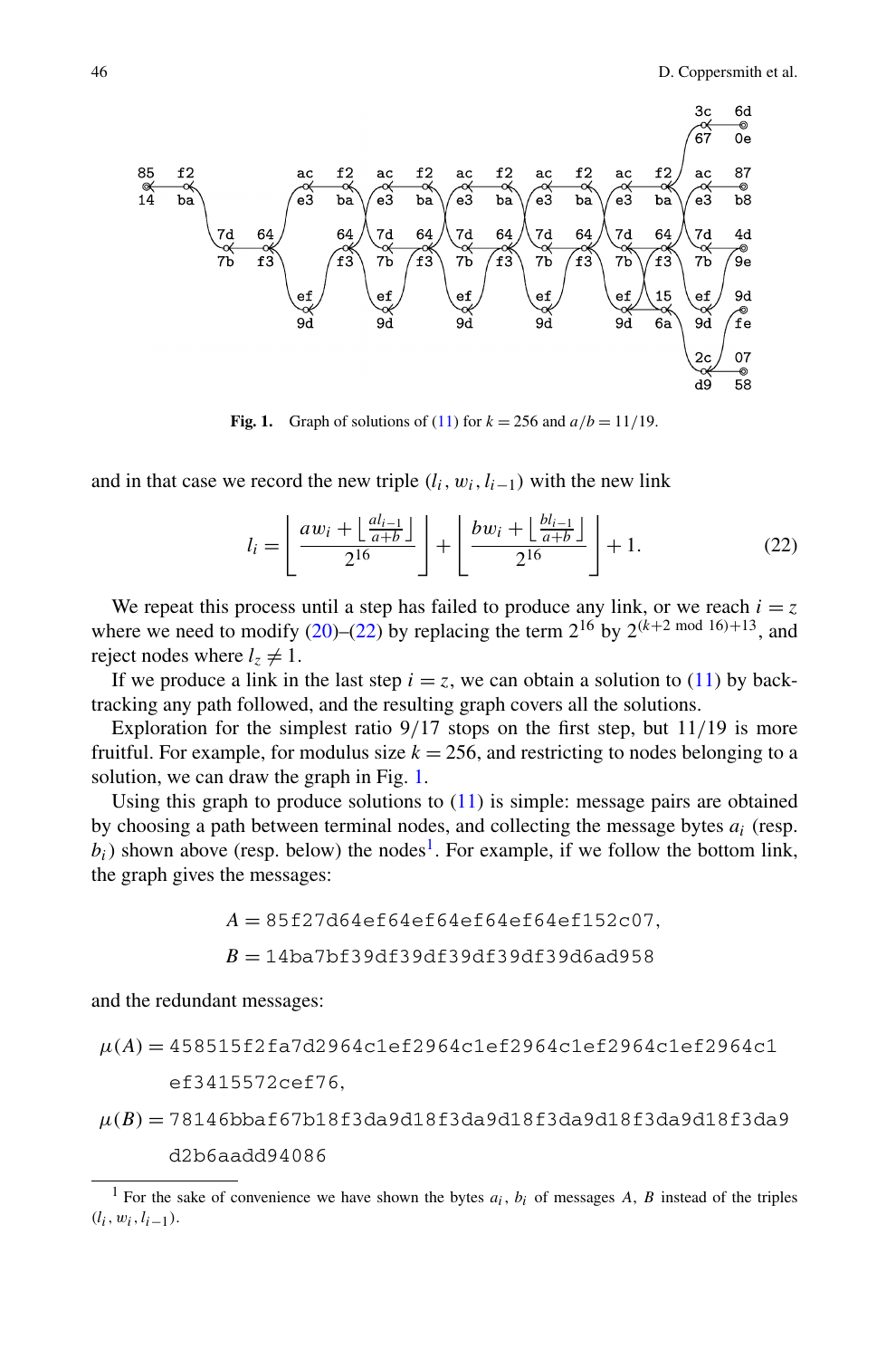with indeed  $\mu(A)/\mu(B) = 11/19$ .

By following the upper link, we can compute another message pair *C,D* with the same ratio  $\mu(C)/\mu(D)$ , as:

$$
C = 85f27d64acf27d64acf27d64acf23c6d,
$$
  

$$
D = 14ba7bf3e3ba7bf3e3ba7bf3e3ba670e
$$

which gives:

$$
\mu(C) = 458515f2fA7d2964b7ac15f2fA7d2964b7ac15f2fA7d2964b7ac
$$
  
15f2873c2ad6,

$$
\mu(D) = 78146bbaf67b18f3c8e36bbaf67b18f3c8e36bbaf67b18f3c8e
$$
  
36bba2f67ece6.

# 7.7. *Existential Forgery from the Signature of Three Chosen Messages*

By selecting a ratio *a/b* and finding two messages pairs *A*, *B* and *C*, *D* solutions of ([11\)](#page-16-0), we can now construct four messages *A*, *B*, *C*, *D* as exemplified in the previous section such that

$$
\mu(A) \cdot \mu(D) = \mu(B) \cdot \mu(C). \tag{23}
$$

In the RSA case, this enables us to express the signature of *A* as a function of the other signatures:

$$
\mu(A)^d = \frac{\mu(B)^d \cdot \mu(C)^d}{\mu(D)^d} \text{ mod } N.
$$

In Rabin's case, we must distinguish two cases. The first case is when we have:

$$
\left(\frac{\mu(A)}{N}\right) = \left(\frac{\mu(D)}{N}\right) = -\left(\frac{\mu(B)}{N}\right) = -\left(\frac{\mu(C)}{N}\right).
$$

We can assume without loss of generality that

$$
\left(\frac{\mu(A)}{N}\right) = \left(\frac{\mu(D)}{N}\right) = 1.
$$

Then we can write

$$
\mu(A) \cdot \mu(D) = 2^2 \cdot \frac{\mu(B)}{2} \cdot \frac{\mu(C)}{2} \mod N
$$

and denoting by  $\sigma_A$ ,  $\sigma_B$ ,  $\sigma_C$ ,  $\sigma_D$  the signatures of messages *A*, *B*, *C*, *D*, we obtain

$$
\sigma_A \cdot \sigma_D = 2^{2d} \cdot \sigma_B \cdot \sigma_C \mod N.
$$

Therefore, from the four signatures we obtain the value of  $2^{2d}$  mod *N*. As explained in Sect. [3.3,](#page-6-0) since  $(\frac{2}{N}) = -1$ , this allows to recover the factorization of *N*. Note that this can only happen if the ratio *a/b* is such that  $(\frac{a}{N}) = -(\frac{b}{N})$ .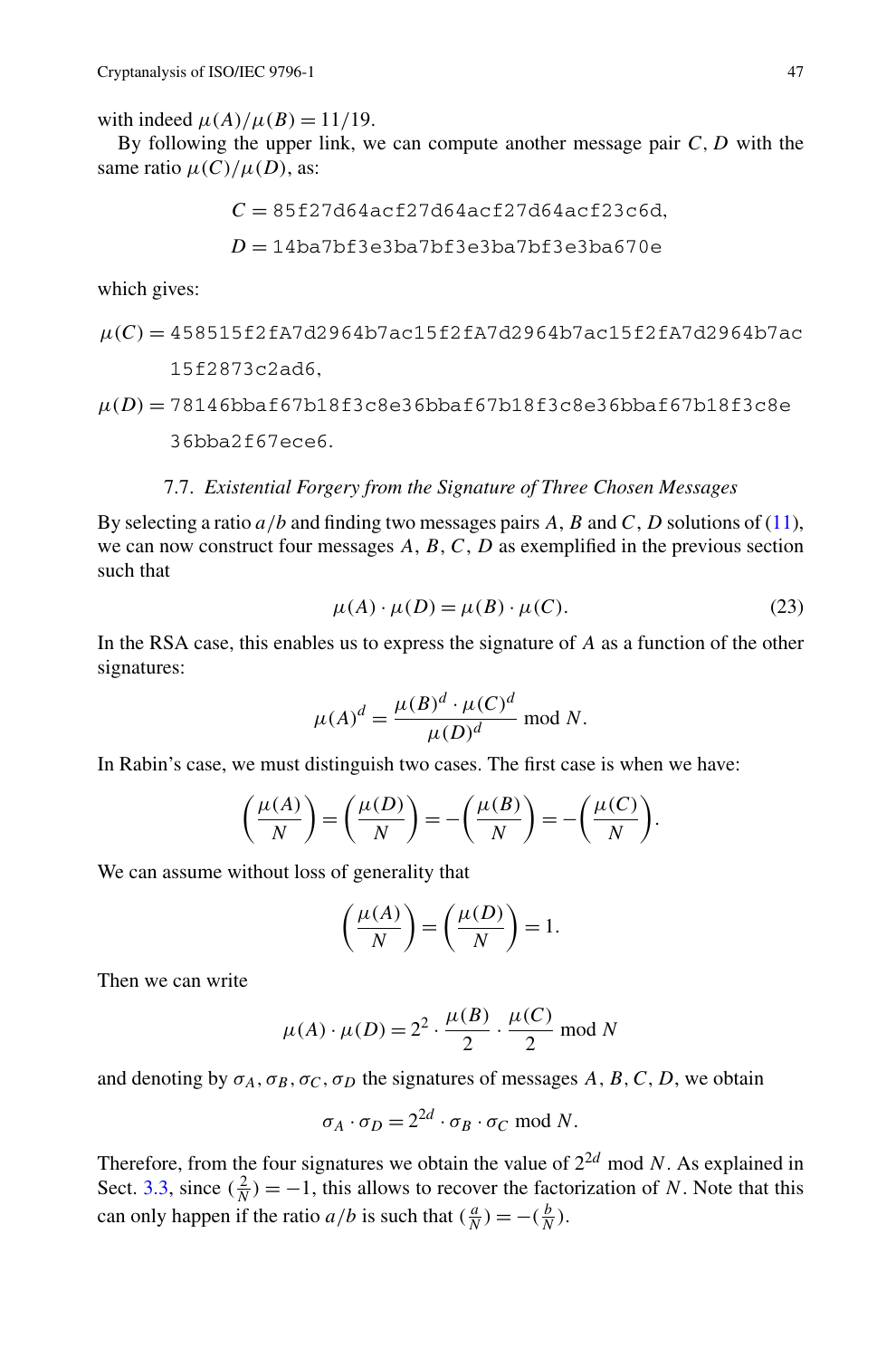Otherwise, one obtains the following relation between the four signatures:

$$
\sigma_A \cdot \sigma_D = \sigma_B \cdot \sigma_C \mod N
$$

which enables to forge one signature knowing the three others.

# 7.8. *Reducing the Number of Required Signatures for Small e*

Assume that we can find two messages *A*, *B*, solution of

$$
\frac{\mu(A)}{\mu(B)} = \frac{a^e}{b^e} \quad \text{with } a \neq b \tag{24}
$$

for some known integers *a,b*. For the RSA case, we can then forge the signature of *A* given the signature of *B*:

$$
\mu(A)^d = \frac{a}{b} \cdot \mu(B)^d \text{ mod } N.
$$

For the Rabin case, we can either forge the signature of *A* given the signature of *B* if  $(\frac{a}{N}) = (\frac{b}{N})$ , or factor *N* given the two signatures if  $(\frac{a}{N}) = -(\frac{b}{N})$ .

An example with  $e = 2$  and  $k = 512$  with the ratio  $19^2 / 25^2$  is the following message pair:

- *A* = ECE8F706C09CA276A3FC8F00803C821D90A3C03222C37DE26F5C3 FD37A886FE4*,*
- *B* = CA969C94FA0B801DDEEA0C22932D80570F95A9C767D27FA8F06A56 E7371B16DF*.*

An example for  $e = 3$  with  $k = 510$  and ratio  $49<sup>3</sup>/57<sup>3</sup>$  is:

- *A* = C6C058A3239EE6D5ED2C4D17588B02B884A30D92B5D414DDB4B5A6 DA58B6901B*,*
- *B* = 20768B854644F693DB1508DE0124B4457CD7261DF699F422D9634 D5E4D5781A4*.*

#### **8. Conclusion**

We have shown two different attacks against the ISO/IEC 9796-1 signature standard. The first attack is based on Desmedt and Odlyzko's attack and produces a forgery with a few hundred messages. The second attack is based on a graph traversal and constructs two messages pairs whose expansion are in a common ratio; this allows to produce a forgery from only three messages. After the publication of those attacks, the ISO/IEC 9796-1 standard has been withdrawn.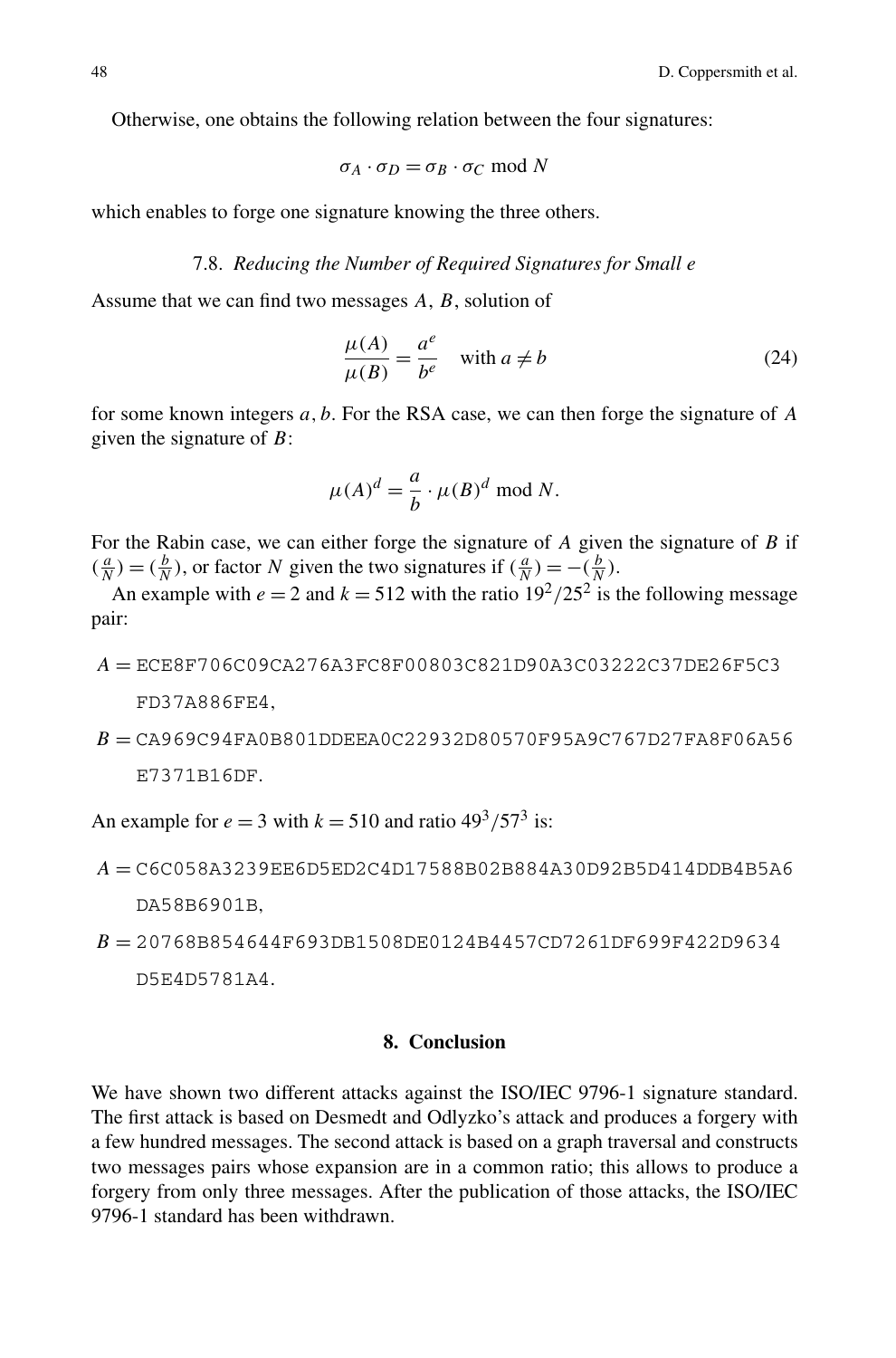<span id="page-22-0"></span>

| $\alpha = 8$ f30 af60 8f80 bfa0 afd0 b211 d221 9241 c251 d291 92f1 a462                |  |  |  |  |  |  |
|----------------------------------------------------------------------------------------|--|--|--|--|--|--|
| $\vert \eta = 0$ 316 4316 4316 2266 1316 0d96 1ce6 1d96 0d96 2ce6 1ce6 3ba6            |  |  |  |  |  |  |
| $ z=$ 9246 f276 d296 e206 c2e6 bfa7 ef07 afd7 cfe7 ff77 afd7 e008 $\,$                 |  |  |  |  |  |  |
| $\alpha =$ a4d2 94f2 d923 9943 8983 99f3 8834 a864 8884 b8a4 a8d4 8585                 |  |  |  |  |  |  |
| $ y=4$ ba6 3ba6 2456 4456 2456 5316 1316 5316 5316 3266 2316 6086                      |  |  |  |  |  |  |
| $ z=$ f078 d098 fd79 dd99 add9 ed09 9b4a fb7a db9a eb0a cbea e60b                      |  |  |  |  |  |  |
| $ x=95$ f5 d326 9346 8386 93f6 ae67 aed7 9ef7 8138 8138 9148 b1a8                      |  |  |  |  |  |  |
| $ y=$ 6086 2456 4456 2456 5316 3ba6 4ba6 3ba6 2ba6 6ad6 3ba6 4ad6                      |  |  |  |  |  |  |
| $ z= {\rm f}$ 67b f77c d79c a7dc e70c ea0d fa7d da9d acde ec0e ccee fc7e $ $           |  |  |  |  |  |  |
| $ x=$ a1d8 cc59 8c89 ba1a 8a3a 9a4a 8a8a caea c75b c7eb 97fb b61c                      |  |  |  |  |  |  |
| $ y=$ 1ad6 2526 2526 4456 5456 2456 4456 2316 1ba6 0ba6 1ba6 1f76                      |  |  |  |  |  |  |
| $\left z\right =$ bcae f17f b1af fe70 de90 bea0 cee0 ee00 e301 d391 b3a1 d592 $\left $ |  |  |  |  |  |  |
| $ x= {\sf a66c}$ 96fc bb1d 8b3d 9b4d 8b8d bbad 9bfd cd5e cdee 9dfe b01f                |  |  |  |  |  |  |
| $ y=$ 1f76 4e06 2ce6 1d96 2d96 6ce6 1ce6 2ce6 1ba6 0ba6 1ba6 4456                      |  |  |  |  |  |  |
| $\left z\right =$ c5e2 e502 e803 a8d3 c8e3 f873 d893 c8e3 e904 d994 b9a4 f475          |  |  |  |  |  |  |
| $\mathrm{d}x=$ 803f 904f 808f c0ef                                                     |  |  |  |  |  |  |
| $\eta=5456$ 2456 4456 2316                                                             |  |  |  |  |  |  |
| $\alpha =$ d495 b4a5 c4e5 e405                                                         |  |  |  |  |  |  |

**Fig. A.1.** High–low pairs  $(x, y)$  and their sum  $z = x + y$ .

|             |                   | 113C2789 2103E5FE 213488FE 215041FE 21A1F6FE 23979965 23A9DF65 26013565 26182D65 261B3865 |                                           |                   |          |                     |                                           |                     |                                                      |                 |
|-------------|-------------------|-------------------------------------------------------------------------------------------|-------------------------------------------|-------------------|----------|---------------------|-------------------------------------------|---------------------|------------------------------------------------------|-----------------|
|             |                   | 26235B65 26729D65 26EB1465 30157C81 3038C281                                              |                                           |                   |          | 304D5B81            | 30CF6581 34045BF1 340AC4F1                |                     |                                                      | 34596BF1        |
|             | 34B660F1          |                                                                                           | 34E1B0F1   34FF49F1   3814BA6A   38585D6A |                   |          | 3873976A   38A9396A |                                           | 38E2F86A   38EEE56A |                                                      | 385192BD        |
|             | 3854A9BD 3882F7BD |                                                                                           | 389E88BD 38BB52BD                         |                   | 3A16E425 |                     |                                           |                     | 3A3C6125 3A797525 3A9B4E25 3AB30125 3ABFBC25         |                 |
|             | 3AD30A25          | 3D12D3F9                                                                                  | 3D6C4AF9                                  | 3D8AF3F9          | 3D91E4F9 | 3D9E3BF9            | 3DD521F9                                  | 3DE363F9 3DEDAFF9   |                                                      | 3F09D025        |
|             |                   | 3F198D25 3F3DFC25 3FCE9B25 410AB2F9 4122BDF9                                              |                                           |                   |          |                     | 412F08F9 413EDBF9 41C584F9 41EE50F9       |                     |                                                      | 41F296F9        |
|             |                   | 4345DC55 43486155 4372C655 43793F55 4385E655                                              |                                           |                   |          |                     |                                           |                     | 43EE7B55 4617F255 4627D755 463CF255 4665D455         |                 |
|             |                   | 468AA555 46DB9055 484B4E1A 488ED71A 48E4B91A                                              |                                           |                   |          | 48EE6D1A 4A55A165   |                                           | 446F656514A77DA65   |                                                      | 4A905D65        |
|             |                   | 4AC74265 4AEE8465 4D069469 4D147369 4D31AB69                                              |                                           |                   |          | 4D420C69 4D499369   |                                           | 4D532169 4D56A869   |                                                      | 4D758769        |
|             |                   | 4D84EE69 4DD22969 4F2BF565 4F2C2665 4F758F65                                              |                                           |                   |          |                     |                                           |                     | 4FA5A565 4FD7BD65 51C43089 51DA7A89 51E7E789         |                 |
|             |                   | 590CC262 59733762                                                                         | 59F54062                                  | 5B07E9FA 5B9EFDFA |          |                     | 5BBC4BFA   5BDC93FA   5BFCCEFA   5E062FFA |                     |                                                      | <b>5E157DFA</b> |
|             |                   | 5E4550FA 5E7CB6FA 5E963AFA 5ED3F8FA 6015AF51                                              |                                           |                   |          | 60326151 60372751   |                                           |                     | 604F6B51 60708951 607F0B51                           |                 |
|             |                   | 60931F51 60D7FF51 6297391A 6486D321 6496D721                                              |                                           |                   |          | 64F0D121 6758901A   |                                           | 675ED11A            | 67F7F31A                                             | 6C3FB8F7        |
| $v[1273] =$ | 6C9916F7 6CAA47F7 |                                                                                           | 6CD886F7 806BD551 806F2D51                |                   |          |                     |                                           |                     | 80A83051 831D3465 833A6E65 837B2565 837F0865         |                 |
|             |                   | 83B16265 83DA9C65 840FAF21 84149621 84704721                                              |                                           |                   |          | 84802A21 84A25A21   |                                           | 84F1E221            | 84FDA321                                             | 858D66B8        |
|             |                   | 85EB0BB8 861A4765 8634B865 866AB865 868D6165                                              |                                           |                   |          |                     |                                           |                     | 86AC2F65   891EF962   89220762   892C2662   893ABD62 |                 |
|             |                   | 8950EA62 89CFD062                                                                         | 89DA4562 8A049B55 8A27EF55                |                   |          |                     |                                           |                     | 8A32DF55 8A489755 8A523055 8A7F9955 8AB3CA55         |                 |
|             |                   | 8AD3AD55 8AF88555 8DA35BBE 8DC6B0BE 8DDAC3BE                                              |                                           |                   |          |                     |                                           |                     | 8F1F7855 8F5F5F55 8FC42755 8FEC2655 913BD36E         |                 |
|             |                   | 9158BF6E 9199DF6E 91B4856E 91D1546E 91E5696E A0B92266 A0BA2B66 A4401E16 A4DFFF16 A4ED5A16 |                                           |                   |          |                     |                                           |                     |                                                      |                 |
|             |                   | A4F64416 A8668A5D                                                                         | ADOC6EFE                                  | AD8124FE ADB3D7FE |          |                     | ADC5A6FE ADDAF5FE D00806F1                |                     | D07D68F1                                             | DOD26DF1        |
|             |                   | DODDC2F1 D20C395A D25CE85A D278785A D2B6C25A                                              |                                           |                   |          |                     | D2BF0D5A D2E44D5A D400B761                |                     | D41E1961 D4732D61                                    |                 |
|             |                   | D494FC61 D4A85061 D79B1B5A D79FAA5A D801D7FD                                              |                                           |                   |          | D815D2FD D868D1FD   |                                           | D8F292FD   EA43E961 |                                                      | EA485761        |
|             | EA4E1261          | EB355C8A EB37F78A EB73DA8A EED7308A                                                       |                                           |                   |          |                     | EEDBF58A EEE9118A EF784561                |                     | EF7CB861                                             | EF8FDE61        |
|             |                   | F10F04FE F146DAFE F18COCFE F196ACFE F1B831FE F1CFA5FE F1D371FE F269861A                   |                                           |                   |          |                     |                                           |                     | F26A251A F28A8D1A                                    |                 |
|             | F32E2E21          | F3369421                                                                                  | F3EB6821 F52952B8 F55C47B8                |                   |          |                     | F5CC08B8 F6202521 F64ABA21                |                     | F6683921                                             | F684CE21        |
|             | F6DE0521          | F6F67621                                                                                  | F7BDBD1A F7D0F01A F7D2411A                |                   |          |                     | <b>F7F60F1A FB6E9AFA FBA2B8FA</b>         |                     | <b>FBF809FA</b>                                      | FC8BA450        |
|             |                   | FCBC2050   FCD65150   FCEFE550   FD705E6E   FDBACE6E   FDE3756E   FE0395FA   FE0F38FA     |                                           |                   |          |                     |                                           |                     | <b>FEOFABFA</b>                                      | <b>FE2ECFFA</b> |
|             |                   | FE56C3FA FE9C2EFA FEEFA7FA                                                                |                                           |                   |          |                     |                                           |                     |                                                      |                 |

**Fig. B.1.** A table of  $v[i] = u_{i,1}u_{i,2}u_{i,3}u_{i,4}u_{i,5}u_{i,6}u_{i,7}u_{i,8}$ .

# **Acknowledgements**

The improved attack of Sect. [3.5](#page-7-0) was suggested by one of the referees.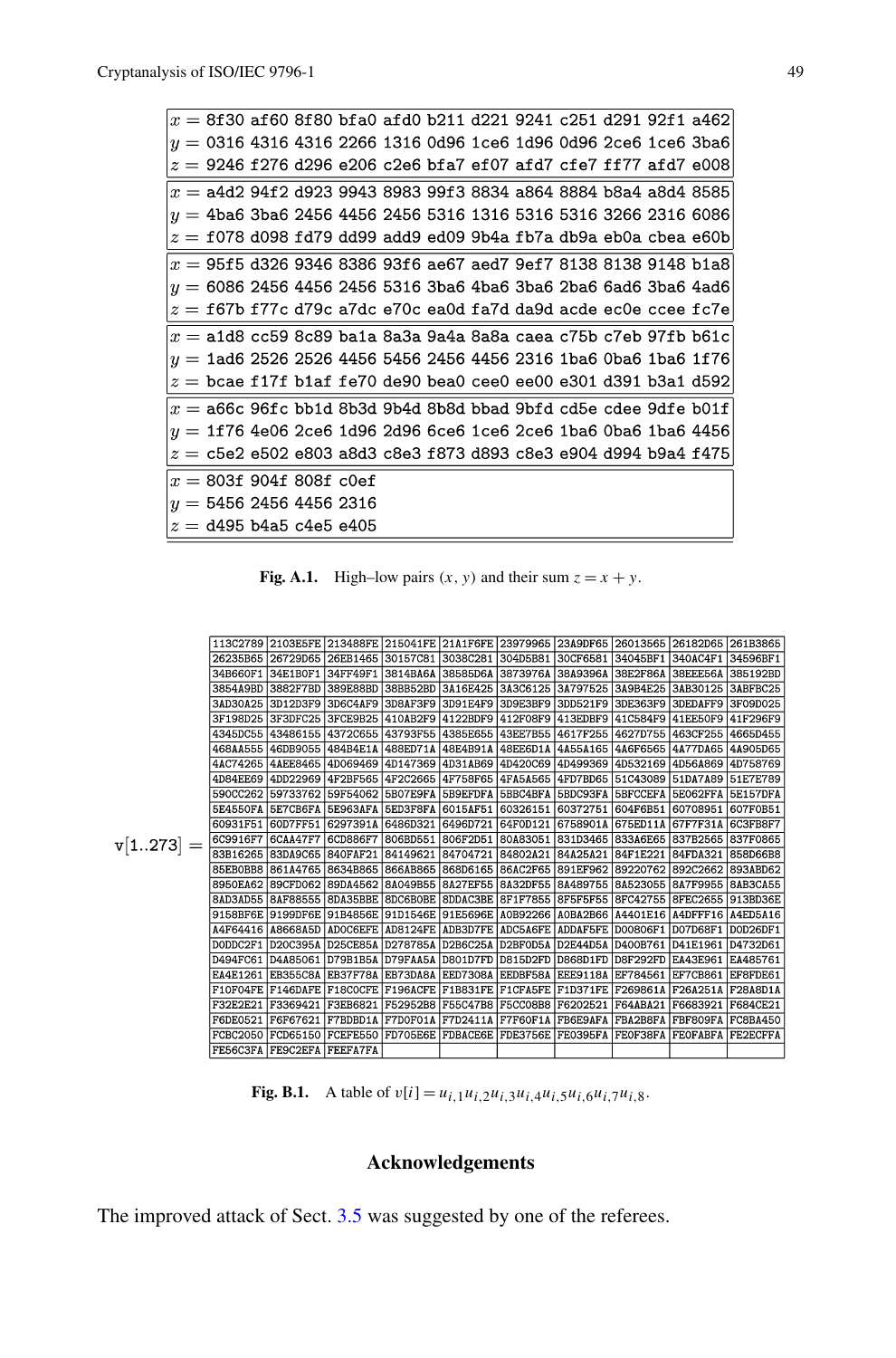<span id="page-23-0"></span>

**Fig. B.2.** The exponents  $b[i]$  and  $g[i]$  from  $(B.1)$ .

# **Appendix A. Useful Pairs for the Attack from Sect. [6](#page-11-0)**

We provide in Fig. [A.1](#page-22-0) the list of high–low pairs  $(x, y)$  of 16-bit words, together with their sum  $z = x + y$ . Recall that a high-low pair  $(x, y)$  is such that x is a valid high word, *y* is a valid low word, and  $z = x + y$  is a valid middle word. All the constants in the table are given in hexadecimal (base-16) representation.

#### **Appendix B. A Concrete ISO/IEC 9796-1 Forgery Using the Attack from Sect. [6](#page-11-0)**

The forgery is given for a 1025-bit modulus with  $e = 3$ . Let us denote the 112-bit constant  $\Gamma = 1001001$ , where each digit represents a 16-bit word.

**Step 1:** For  $1 \le i \le 273$ , we let  $x_i = (a_i b_i c_i d_i)$  be an integer such that

$$
a_i = \bar{s}(u_{i,1})\tilde{s}(u_{i,2})u_{i,1}u_{i,2},
$$
  
\n
$$
b_i = s(u_{i,3})s(u_{i,4})u_{i,3}u_{i,4},
$$